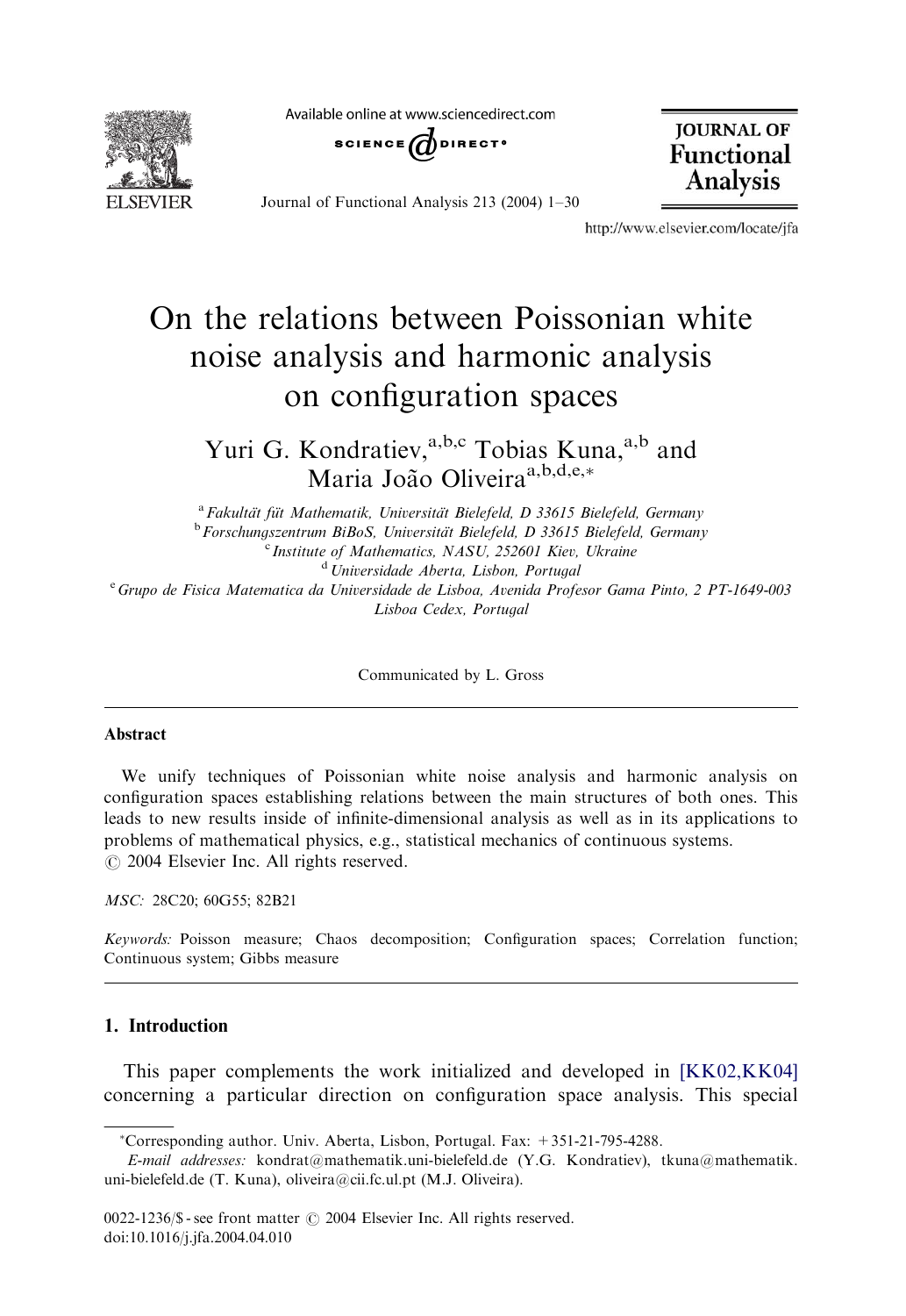approach within configuration space analysis is essentially based on the so-called K-transform. Technically, the main feature of this transform is its purely combinatorial nature, independent of any measure under consideration, showing many similarities with the classical Fourier transform. These characteristics of the Ktransform are at the origin of the so-called combinatorial harmonic analysis on configuration spaces. Let us mention that the operator nature of the  $K$ -transform was first recognized by Lenard [Len73, Len75a, Len75b], in relation with some statistical mechanics problems. However, Lenard did not explored the indistinguishability of ''particles'' on finite configuration spaces.

Poissonian white noise analysis is essentially based on the chaos decomposition of an  $L^2$ -space with respect to a Poisson measure  $\pi$  by using an orthogonal system of Charlier polynomials. Such a chaos decomposition can be obtained in a similar way to the Wiener–Itoˆ–Segal chaos decomposition in terms of Hermite polynomials in Gaussian white noise analysis (see e.g. [\[HI67,HØ99,Ito88,IK88\]\)](#page-28-0). This point of view may be used to study Poissonian white noise analysis and its related topics in an analogous way to the Gaussian case. In particular, this approach interprets the Poisson measures as those on a linear space (e.g. Schwartz distribution space). As Gaussian and Poissonian measures are treated on the same footing, special properties of the Poissonian ones tend to be hidden. Special aspects of Poissonian measures are related with their support properties on the space of locally finite configurations  $\Gamma$ . This is a subset but not a linear subspace of the Schwartz distribution space. Results related to this support property are collected in [\[KKO02\].](#page-28-0)

The aim of this work is to extend the relations between the Poissonian white noise analysis and the combinatorial harmonic analysis initiated in [\[KK02\].](#page-28-0) By exploiting some of its specific techniques and tools one may improve some known results in Poissonian analysis and produce new ones. More precisely, Poissonian white noise analysis yields  $L^2$  or a.s. results, whereas we obtain  $L^1$  or pointwise results by the harmonic analysis.

The work is organized as follows. In Section 2 we recall the structure and concepts of Poissonian white noise analysis presented in [\[KKO02\]](#page-28-0) (see also for more detailed references) as well as the main notions and results of combinatorial harmonic analysis on configuration spaces presented in [\[KK02,Kun99\].](#page-28-0) In Section 2.4 we recall the first results obtained in [\[KK02\]](#page-28-0) concerning the relation between Poissonian white noise analysis and harmonic analysis. The key result is that the chaos decomposition can be explicitly expressed using the K-transform and an additional operator. The few proofs included complement [\[KK02\]](#page-28-0), where the results were just announced. On the one hand, the general structure of Poissonian white noise analysis is essentially based on the chaos decomposition of elements of  $L^2(\Gamma,\pi)$  through an orthogonal system of Charlier monomials. On the other hand, the combinatorial harmonic analysis on configuration spaces yields a natural decomposition through monomials. The relation between these two decompositions is established at the end of Section 3 through a linear mapping similar to the C-transform in non-Gaussian analysis (see, e.g., [\[KSWY98\]\)](#page-28-0). Furthermore, the results of [\[KK02\]](#page-28-0) are extended to a pointwise version. In Section 4 a simple algebraic application of the K-transform to the study of the Wick product on the Poisson space [\[KKO02\]](#page-28-0) is given. As well as in the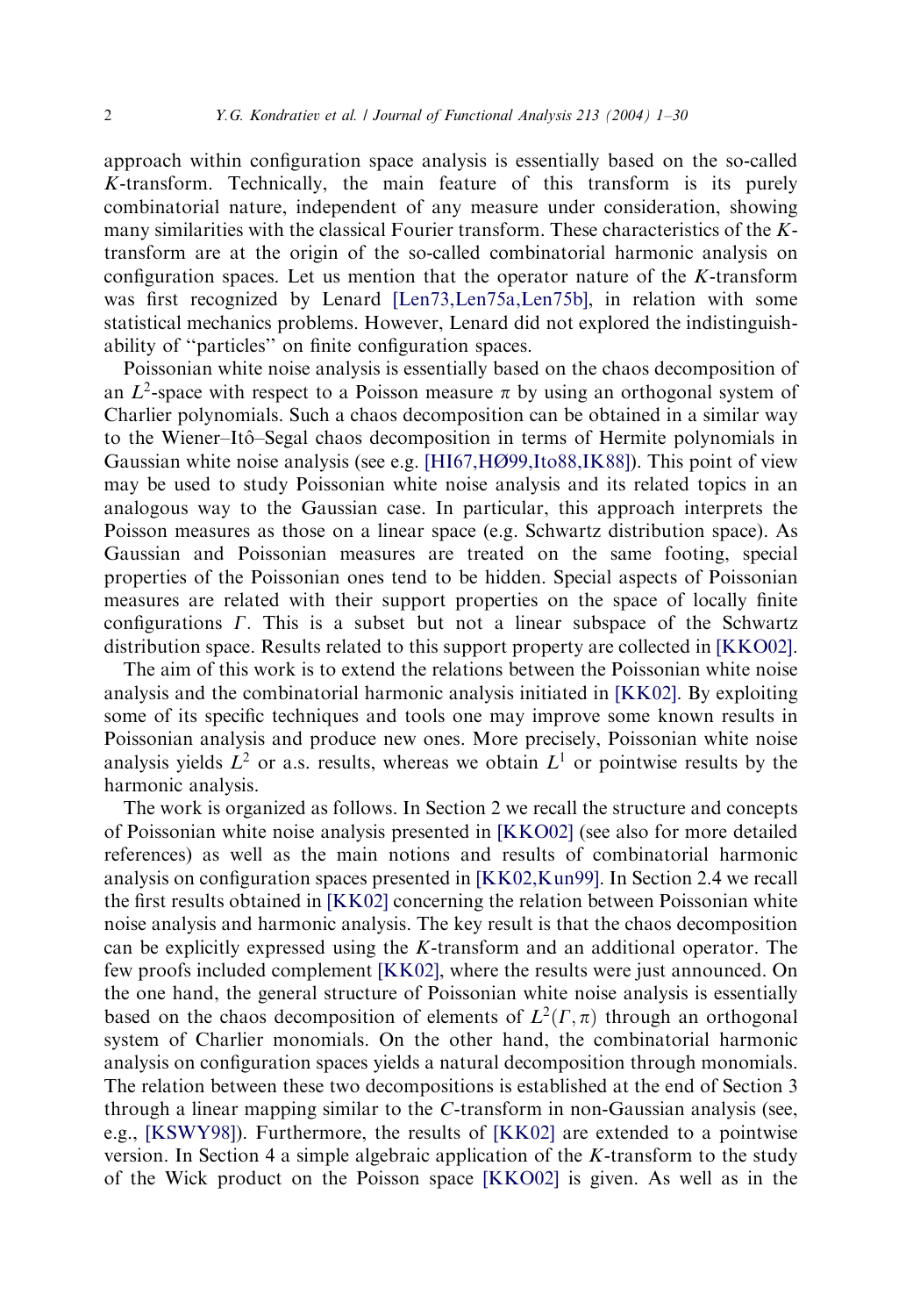Gaussian case, in Poissonian white noise analysis the Wick product is defined through the chaos decomposition. However, within the harmonic analysis setting, this algebraic product can be explicitly described for functions without using their kernels w.r.t. the chaos decomposition. Here again it is used that the variables only vary in the space of configurations and not in distributions.

Properties of the action of the K-transform, and also some related operators, on the spaces of test and generalized functions introduced in [\[KKO02\]](#page-28-0) are derived in Section 5. We prove that the K-transform maps test functions into test functions (hence distributions into distributions). This shows that the harmonic analysis on configuration spaces is compatible with the generalized function theory of Poissonian white noise analysis allowing, in particular, an extension of the notion of correlation function to the more general concept of correlation generalized function (Section 6). To obtain this extension we use the notion of generalized Radon–Nikodym derivative introduced, e.g., in [\[BK88\].](#page-28-0) The rest of the work is devoted to the study and applications of correlation generalized functions. More precisely, we derive an explicit formula for the chaos decomposition of the correlation generalized functions. As an example of application, in the context of Gibbs measures this formula yields an alternative characterization result of Ruelle type [\[Rue70\]](#page-29-0) for Gibbs measures (Theorem 6.8 and Proposition 6.10).

From the technical point of view, the relations between Poissonian white noise analysis and the combinatorial harmonic analysis on configuration spaces have shown powerful properties to study a special class of functionals introduced by Bogoliubov [\[Bog46\]](#page-28-0) to study statistical mechanics systems. These functionals, called Bogoliubov or generating functionals, are at the origin of an alternative method to study measure theory problems by using standard functional analysis techniques. Due to the special character of our approach in the study of Bogoliubov functionals, this particular application is subject of a series of forthcoming publications [\[KK04,KKO04,KO03\]](#page-28-0).

## 2. Preliminaries

Throughout this work we consider a measure space  $(X, \mathcal{B}(X), \sigma)$ , where X is a geodesically complete connected oriented (non-compact) Riemannian  $C^{\infty}$ -manifold,  $\mathcal{B}(X)$  is the Borel  $\sigma$ -algebra on X and  $\sigma$  is a Radon measure on  $(X, \mathcal{B}(X))$ . In addition, we assume that  $\sigma$  is non-degenerate (i.e.,  $\sigma(O) > 0$  for all non-empty open sets  $O\subset X$ ) and non-atomic (i.e.,  $\sigma({x})=0$  for every  $x\in X$ ). Having in mind the most interesting applications, we also assume that  $\sigma(X) = \infty$ .

#### 2.1. Configuration spaces and Poisson measures

The configuration space  $\Gamma := \Gamma_X$  over X is defined as the set of all locally finite subsets (configurations) of  $X$ ,

$$
\Gamma := \{ \gamma \subset X : |\gamma \cap K| < \infty \text{ for every compact } K \subset X \},
$$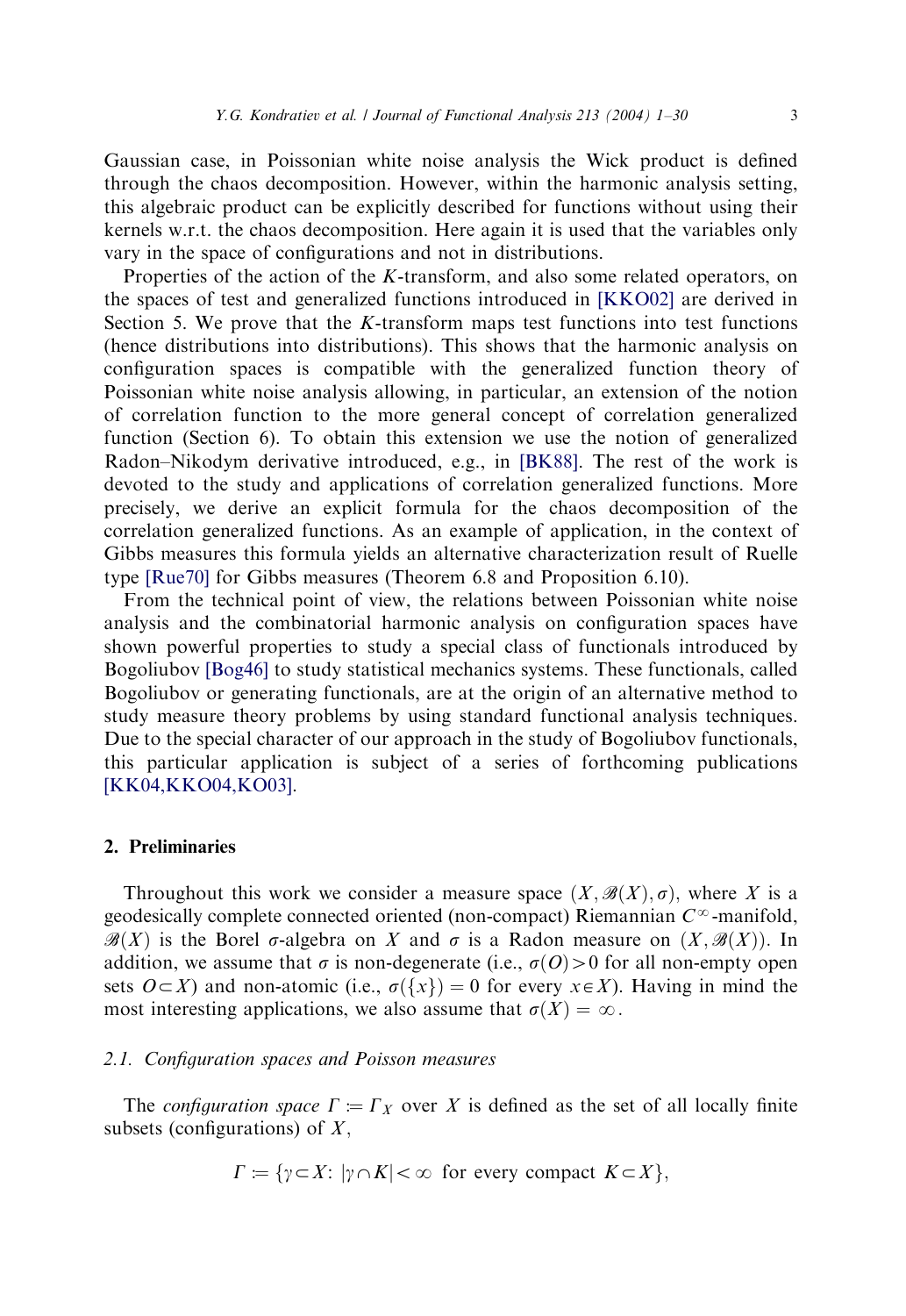where  $|\cdot|$  denotes the cardinality of a set. We identify each configuration  $\gamma \in \Gamma$  with the non-negative integer-valued Radon measure  $\sum_{x \in y} \varepsilon_x \in \mathcal{M}^+(X)$ , where  $\varepsilon_x$  is the Dirac measure with mass at x and  $\mathcal{M}^+(X)$  denotes the space of all non-negative Radon measures on  $\mathcal{B}(X)$ . In this way,  $\Gamma$  can be endowed with the topology induced by the vague topology on  $\mathcal{M}^+(X)$ . We denote by  $\mathcal{B}(\Gamma)$  the corresponding Borel  $\sigma$ algebra on  $\Gamma$ . We define the *Poisson measure*  $\pi_{\sigma}$  (with intensity  $\sigma$ ) as the unique probability measure on  $\Gamma$  w.r.t. which the following equality holds:

$$
\int_{\Gamma} \exp\left(\sum_{x \in \gamma} \varphi(x)\right) d\pi_{\sigma}(\gamma) = \exp\left(\int_{X} (e^{\varphi(x)} - 1) d\sigma(x)\right)
$$

for all  $\varphi \in \mathcal{D}$ . Here  $\mathcal D$  denotes the Schwartz space of all infinitely differentiable realvalued functions on  $X$  with compact support. In the sequel, the space  $L^2(\Gamma, \mathscr{B}(\Gamma), \pi_{\sigma})$  of all complex-valued square integrable functions w.r.t.  $\pi_{\sigma}$  is shortly denoted by  $L^2(\pi_{\sigma})$ .

Remark 2.1. Introducing the Poisson measure by this approach yields, through the Minlos theorem, a probability measure  $\pi_{\sigma}$  defined on  $(\mathscr{D}', \mathscr{C}_{\sigma}(\mathscr{D}'))$ , where  $\mathscr{D}'$  is the dual space of  $\mathscr{D}$  w.r.t. the space of real-valued functions  $L_{\text{Re}}^2(\sigma) \subset L^2(\sigma) :=$  $L^2(X, \mathcal{B}(X), \sigma)$  and  $\mathcal{C}_{\sigma}(\mathcal{D}')$  is the  $\sigma$ -algebra generated by the cylinder sets

$$
\{\omega \in \mathscr{D}' : (\langle \omega, \varphi_1 \rangle, \ldots, \langle \omega, \varphi_n \rangle) \in B\}, \varphi_i \in \mathscr{D}, \ B \in \mathscr{B}(\mathbb{R}^n), \ n \in \mathbb{N}.
$$

An additional analysis shows that this measure is actually supported on generalized functions of the form  $\sum_{x \in \gamma} \varepsilon_x$ ,  $\gamma \in \Gamma$ . Hence  $\pi_{\sigma}$  can be considered as a measure on  $\Gamma$ . For more details see e.g. [\[KKO02\]](#page-28-0) and also the references therein. To exploit more effectively this support property is one of the aims of this work.

For each  $Y \in \mathcal{B}(X)$  let us consider the space  $\Gamma_Y$  of all configurations contained in  $Y, \Gamma_Y := \{ \gamma \in \Gamma : |\gamma \cap (X \setminus Y)| = 0 \},$  and the space  $\Gamma_Y^{(n)}$  of n-point configurations,  $\Gamma_Y^{(n)}$ :  $=\{\gamma \in \Gamma_Y : |\gamma| = n\}, n \in \mathbb{N}, \Gamma_Y^{(0)} := \{\emptyset\}.$  For  $\widetilde{Y}^n := \{(x_1, \ldots, x_n): x_i \in Y, x_i \neq x_j \text{ if } i \neq j\}$ we introduce the mapping

$$
\mathrm{sym}^n_Y:\widetilde{Y}^n\to\Gamma_Y^{(n)},
$$

$$
(x_1, \ldots, x_n) \mapsto \{x_1, \ldots, x_n\}.
$$

This mapping defines a natural bijection between  $\Gamma_Y^{(n)}$  and the symmetrization  $\widetilde{Y}^n/S_n$ of  $Y^n$ , where  $S_n$  is the permutation group over  $\{1, ..., n\}$ . Thus, sym<sup>n</sup><sub>y</sub> induces a metric on  $\Gamma_Y^{(n)}$  and then the corresponding Borel  $\sigma$ -algebra on  $\Gamma_Y^{(n)}$  which we denote by  $\mathscr{B}(\Gamma_Y^{(n)})$ . For  $\Lambda \in \mathscr{B}(X)$  with compact closure  $(\Lambda \in \mathscr{B}_c(X))$ , it is clear that  $\Gamma_\Lambda =$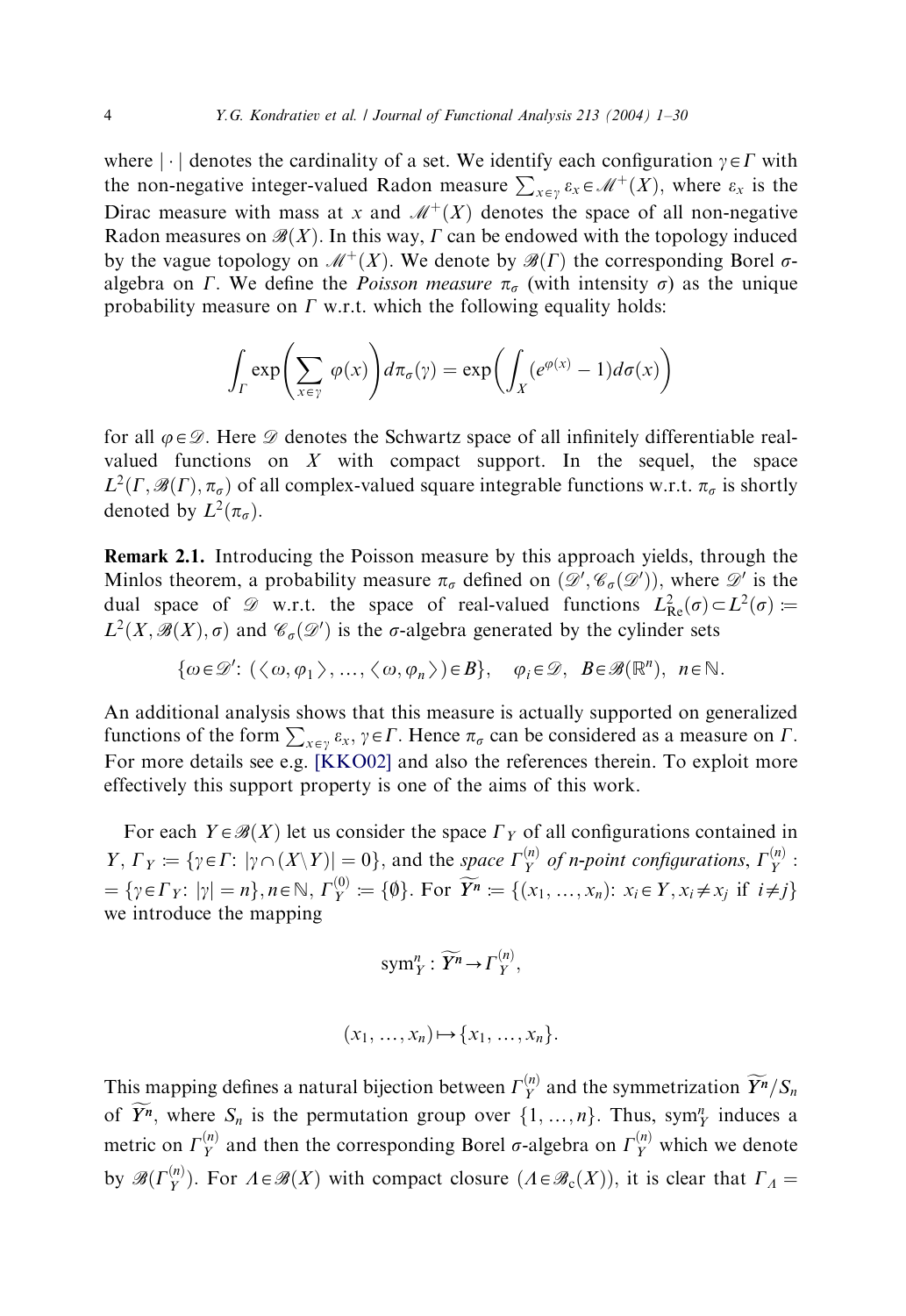$\bigsqcup_{n=0}^{\infty} \Gamma_A^{(n)}$ . In this case we define the  $\sigma$ -algebra  $\mathscr{B}(\Gamma_A)$  by the disjoint union of the  $\sigma$ -algebras  $\mathscr{B}(\Gamma_A^{(n)}), n \in \mathbb{N}_0$ .

Among the subsets of  $\Gamma$  we also distinguish the space of finite configurations

$$
\Gamma_0 := \bigsqcup_{n=0}^{\infty} \Gamma_X^{(n)}.
$$

We endow  $\Gamma_0$  with the topology of disjoint union of topological spaces and with the corresponding Borel  $\sigma$ -algebra denoted by  $\mathscr{B}(\Gamma_0)$ . For the construction of a measure on  $\Gamma_0$  we consider the product measure  $\sigma^{\otimes n}$  on  $(X^n, \mathscr{B}(X^n))$  restricted to  $\widetilde{X}^n$ . Note that  $\sigma^{\otimes n}(X^n \setminus \widetilde{X^n}) = 0$ . In the sequel, we denote by  $\sigma^{(n)} := \sigma^{\otimes n} \circ (\text{sym}^n_X)^{-1}$  the corresponding image measure on the space  $\Gamma_X^{(n)}$  under the mapping sym $\eta_X^n$  ( $n \in \mathbb{N}$ ) and we set  $\sigma^{(0)}(\{\emptyset\}) = 1$ . Then on  $(\Gamma_0, \mathscr{B}(\Gamma_0))$  we define the so-called *Lebesgue*– Poisson measure  $\lambda_{\sigma}$  with intensity measure  $\sigma$  by  $\lambda_{\sigma} = \sum_{n=0}^{\infty} \frac{1}{n!} \sigma^{(n)}$ . We denote by  $L^2(\lambda_{\sigma})$  the corresponding complex space  $L^2(\Gamma_0, \mathscr{B}(\Gamma_0), \lambda_{\sigma})$ . Note that  $\lambda_{\sigma}$  is not a finite measure if and only if  $\sigma(X) = \infty$ , and in this case  $\pi_{\sigma}(\Gamma_0) = 0$ .

#### 2.2. Some aspects of Poissonian white noise analysis

The description of elements of the space  $L^2(\pi_{\sigma})$  by the corresponding chaos decomposition provides a unitary isomorphism between the spaces  $L^2(\pi_{\sigma})$  and  $L^2(\lambda_{\sigma})$ . This fact is recalled here (see the presentation in [\[KKO02\]](#page-28-0) and the references therein for more details and proofs).

As we mentioned in Section 2.1, the Poisson measure  $\pi_{\sigma}$  can be either considered on  $(\Gamma, \mathscr{B}(\Gamma))$  or on  $(\mathscr{D}', \mathscr{C}_\sigma(\mathscr{D}'))$ , where, in contrast to  $\Gamma$ ,  $\mathscr{D}' \supset \Gamma$  is a linear space. Since  $\pi_{\sigma}(\Gamma) = 1$ , the measure space  $(\mathcal{D}', \mathcal{C}_{\sigma}(\mathcal{D}'), \pi_{\sigma})$  can be, in this way, regarded as a linear extension of the space  $(\Gamma, \mathcal{B}(\Gamma), \pi_{\sigma})$ . In what follows we shall always keep in mind the embeddings  $\Gamma \subset \mathcal{M}^+(X) \subset \mathcal{D}'$ .

Given a  $-1 < \varphi \in \mathcal{D}$  we define the *Poissonian exponential*  $e_{\pi}(\varphi)$  by

$$
e_{\pi}(\varphi,\omega) := \exp\bigg(\langle \omega, \log(1+\varphi) \rangle - \int_X \varphi(x) d\sigma(x)\bigg) \tag{2.1}
$$

for  $\omega \in \mathscr{D}'$ . The holomorphy of  $e_{\pi}(\cdot, \omega)$ ,  $\omega \in \mathscr{D}'$ , on a neighborhood of zero allows to consider its Taylor expansion which, by the Cauchy formula, the polarization identity, and the kernel theorem (see, e.g., [\[BK88,KSS97,KSWY98\]](#page-28-0)), provides the decomposition

$$
e_{\pi}(\varphi,\omega)=\sum_{n=0}^{\infty}\frac{1}{n!}\langle C_n^{\sigma}(\omega),\varphi^{\otimes n}\rangle,\quad \omega\!\in\!\mathscr{D}',
$$

where  $C_n^{\sigma}: \mathscr{D}' \to \mathscr{D}'^{\hat{\otimes}n}$ ,  $n \in \mathbb{N}$ , are the so-called *generalized Charlier kernels*. For  $\varphi^{(n)} \in \mathscr{D}_{\mathbb{C}}^{\hat{\otimes} n}$ ,  $n \in \mathbb{N}$  ( $\mathscr{D}_{\mathbb{C}} :=$  the complexification of the space  $\mathscr{D}$ ), we can define the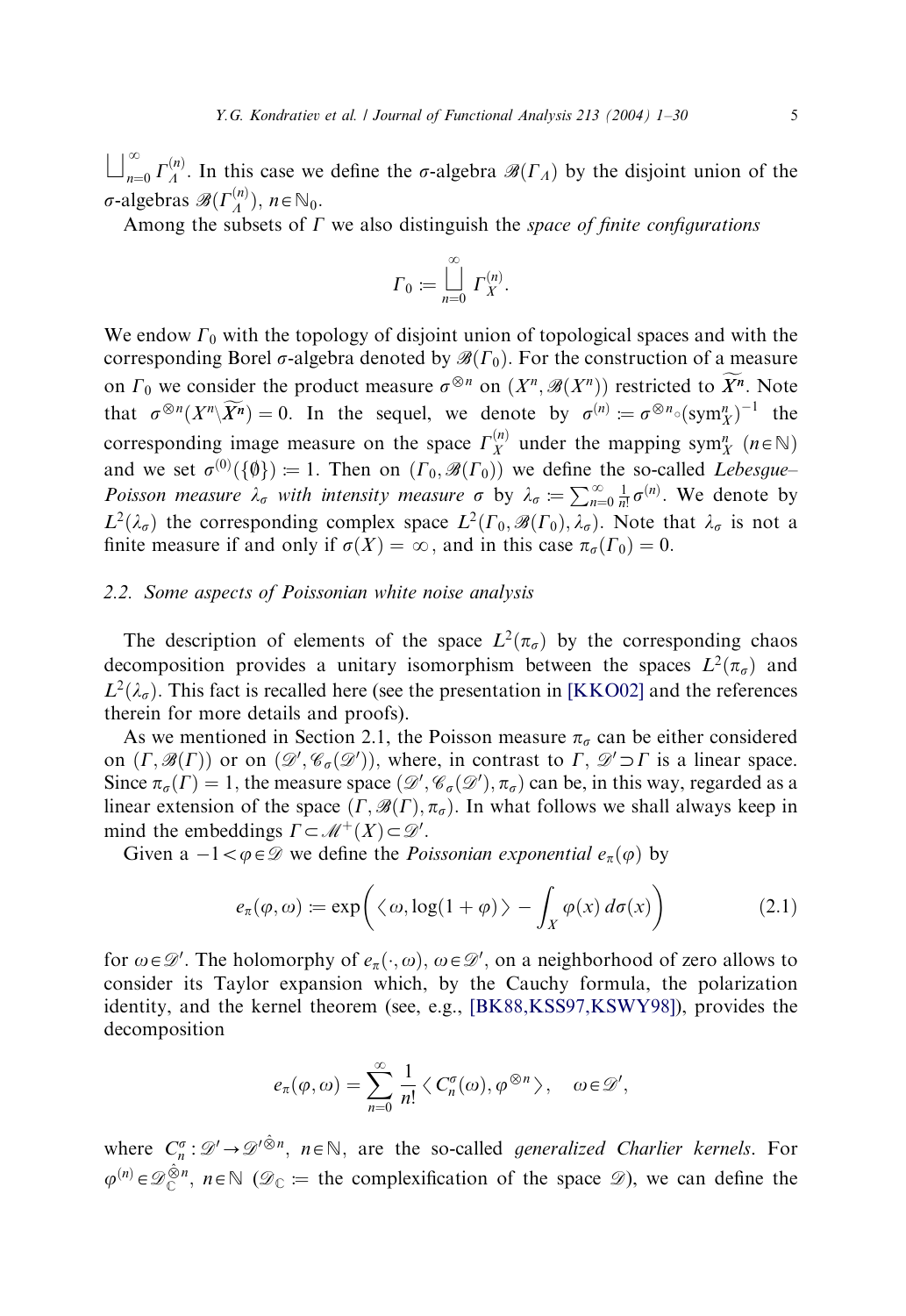corresponding *smooth Charlier monomial of order n* by  $\langle C_n^{\sigma}(\omega), \varphi^{(n)} \rangle$ ,  $\omega \in \mathcal{D}'$ . The following orthogonality relation holds: following orthogonality relation holds:

$$
(\langle C_n^{\sigma}, \varphi^{(n)} \rangle, \langle C_m^{\sigma}, \varphi^{(m)} \rangle)_{L^2(\pi_{\sigma})} = \delta_{n,m} n! (\varphi^{(n)}, \varphi^{(n)})_{L^2(\sigma^{\otimes n})}
$$

which allows the use of an approximation procedure to extend the class of smooth Charlier monomials to measurable monomials  $\langle C_n^{\sigma}, f^{(n)} \rangle$  with symmetric kernels<br> $\mathcal{L}(n)$  =  $\mathcal{L}(X_n = \mathbb{R}^n)$  ( $\mathcal{L}(n)$  =  $\mathcal{L}(X_n = \mathbb{R}^n)$ ) in such a way that the shawe onthese prolity  $f^{(n)} \in L^2(X^n, \sigma^{\otimes n})$   $(f^{(n)} \in \hat{L}^2(X^n, \sigma^{\otimes n})$  in such a way that the above orthogonality property still holds for this extension. In other words, for each  $f^{(n)} \in \hat{L}^2(X^n, \sigma^{\otimes n})$ ,  $n \in \mathbb{N}$ ,

$$
\langle C_n^{\sigma}, f^{(n)} \rangle := L^2(\pi_{\sigma}) - \lim_{m \to \infty} \langle C_n^{\sigma}, \varphi_m^{(n)} \rangle, \tag{2.2}
$$

where  $(\varphi_m^{(n)})_{m \in \mathbb{N}}$  is a sequence of elements of  $\mathscr{D}^{\hat{\otimes} n}_{\mathbb{C}}$  converging to  $f^{(n)}$  in  $L^2(X^n, \sigma^{\otimes n})$ . Let us now consider the space  $\mathcal{P}(\mathcal{D}')$  of smooth continuous polynomials on  $\mathcal{D}'$ 

$$
\mathscr{P}(\mathscr{D}') \coloneqq \left\{ \Phi \colon \Phi(\omega) = \sum_{n=0}^{N} \left\langle C_n^{\sigma}(\omega), \varphi^{(n)} \right\rangle, \varphi^{(n)} \in \mathscr{D}_{\mathbb{C}}^{\hat{\otimes}n}, \omega \in \mathscr{D}', N \in \mathbb{N}_0 \right\}.
$$
 (2.3)

Since the space  $\mathcal{P}(\mathcal{D}')$  is densely embedded into  $L^2(\pi_{\sigma})$  [\[Sko74, Section 10, Theorem](#page-29-0) [1\],](#page-29-0) it follows that for any  $F \in L^2(\pi_\sigma)$  there exists a sequence  $(f^{(n)})_{n=0}^\infty$ ,  $f^{(n)} \in \hat{L}^2(X^n, \sigma^{\otimes n}), \sum_{n=0}^{\infty} n! |f^{(n)}|_{L^2(\sigma^{\otimes n})}^2 < \infty$  such that

$$
F = \sum_{n=0}^{\infty} \langle C_n^{\sigma}, f^{(n)} \rangle \tag{2.4}
$$

:

and, moreover, by the orthogonality property,

$$
||F||_{L^{2}(\pi_{\sigma})}^{2} = \sum_{n=0}^{\infty} n! |f^{(n)}|_{L^{2}(\sigma^{\otimes n})}^{2}.
$$

And vice versa, any series of the form (2.4) with  $f^{(n)} \in \hat{L}^2(X^n, \sigma^{\otimes n})$  and  $\sum_{n=0}^{\infty} n! |f^{(n)}|^{2}_{L^{2}(\sigma^{\otimes n})} < \infty$  defines a function from  $L^{2}(\pi_{\sigma})$ . As a result, we have the so-called *chaos* decomposition (2.4).

As a consequence, the chaos decomposition (2.4) provides the unitary isomorphism  $I_{\pi\lambda}: L^2(\pi_{\sigma}) \to L^2(\lambda_{\sigma}),$ 

$$
I_{\pi\lambda}\left(\sum_{n=0}^{\infty}\langle C_n^{\sigma},f^{(n)}\rangle\right)=G,
$$
  

$$
G(\lbrace x_1,\ldots,x_n\rbrace):=n!f^{(n)}(x_1,\ldots,x_n),\quad n\in\mathbb{N},\ G(\emptyset):=f^{(0)}
$$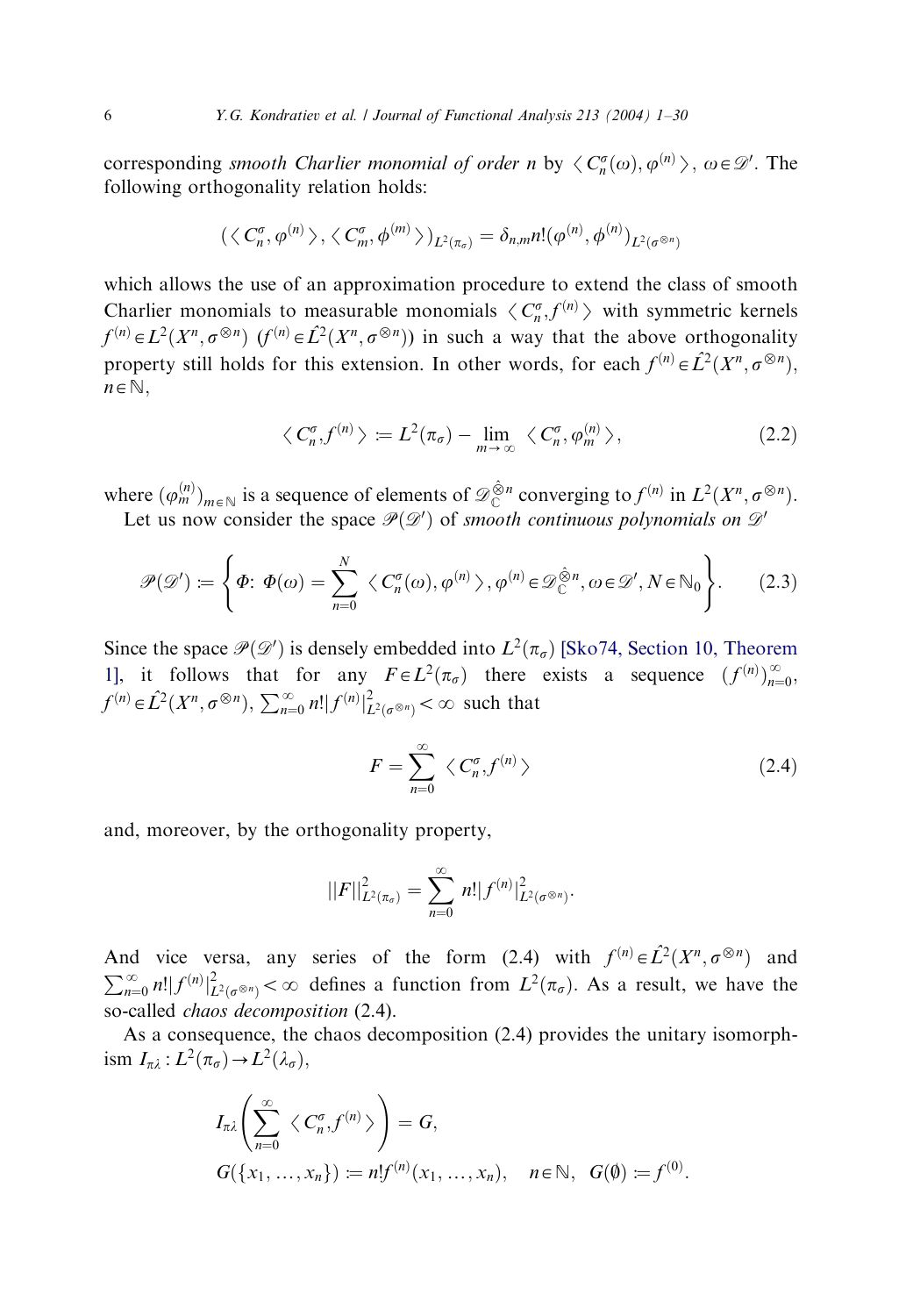The inverse unitary isomorphism  $I_{\lambda\pi}: L^2(\lambda_\sigma) \to L^2(\pi_\sigma)$  is defined in a similar way, i.e.,

$$
I_{\lambda\pi}(G)=\sum_{n=0}^\infty\frac{1}{n!}\big\langle\,C^\sigma_n,\,G^{(n)}\,\big\rangle,\quad G^{(n)}\coloneqq G\big\vert_{\varGamma^{(n)}_X},\,\,n\!\in\!\mathbb{N}_0.
$$

**Remark 2.2.** Since the measure  $\sigma$  is non-atomic, each kernel  $f^{(n)} := \frac{1}{n!} G^{(n)}$  is welldefined as an element of the space  $\hat{L}^2(X^n, \sigma^{\otimes n})$ .

Note that given a  $-1 < \varphi \in \mathcal{D}$ , for each  $\gamma \in \Gamma$  we have for (2.1)

$$
e_{\pi}(\varphi,\gamma) = \exp\biggl(-\int_X \varphi(x) d\sigma(x)\biggr) \prod_{x \in \gamma} (1 + \varphi(x)).
$$

For  $f \in B_{bs}(X)$  ( $:=$  the space of bounded  $\mathscr{B}(X)$ -measurable functions with bounded support) we define the Poissonian exponential  $e_{\pi}(f, \gamma)$  for  $\gamma \in \Gamma \subset \mathcal{D}'(X)$  by the same expression. Through the chaos decomposition one can extend this definition to functions  $f \in L^2(\sigma)$ . Indeed, since the sum  $\sum_{n=0}^{\infty} \frac{1}{n!} \langle C_n^{\sigma}, f^{\otimes n} \rangle$  converges in  $L^2(\pi_{\sigma})$ , we define the Poissonian exponential  $e_{\pi}(f) \in L^{2}(\pi_{\sigma})$  by this sum. Its image under the isomorphism  $I_{\pi\lambda}$  is the so-called (Lebesgue–Poisson) coherent state  $e_{\lambda}(f): \Gamma_0 \to \mathbb{C}$ corresponding to the one-particle vector f. By definition, for any  $\mathcal{B}(X)$ -measurable function  $f$ ,

$$
e_{\lambda}(f,\eta):=\prod_{x\in\eta}f(x),\quad \eta\in\Gamma_0,
$$

where we have set  $e_{\lambda}(f, \emptyset) = 1$ . We observe that if  $f \in L^{p}(X, \sigma)$  for some  $p \ge 1$ , then  $e_{\lambda}(f) \in L^{p}(\Gamma_0, \lambda_{\sigma})$ , and a simple computation yields

$$
||e_{\lambda}(f)||_{L^{p}(\lambda_{\sigma})} = \exp\left(\frac{1}{p}||f||_{L^{p}(\sigma)}^{p}\right).
$$
\n(2.5)

For what follows, it is also important to note that if  $\mathcal{L} \subset L^2(\sigma)$  is a dense subspace, then the set  $\{e_{\lambda}(f): f \in \mathcal{L}\}\)$  is total in  $L^{2}(\lambda_{\sigma})$ .

#### 2.3. Harmonic analysis

Apart from the unitary isomorphism  $I_{\lambda\pi}$ , the K-transform is a mapping which also maps functions on  $\Gamma_0$  into functions on  $\Gamma$ . The definition and the main properties of the K-transform are recalled below. For more details see [\[KK02\]](#page-28-0).

We start by defining some spaces of functions on  $\Gamma_0$  and on  $\Gamma$ .

In the space  $L^0(\Gamma_0, \mathscr{B}(\Gamma_0))$  of all (complex-valued)  $\mathscr{B}(\Gamma_0)$ -measurable functions let us consider the subset  $L^0_s(\Gamma_0)$  of all functions  $G \in L^0(\Gamma_0, \mathscr{B}(\Gamma_0))$  with local support, i.e.,  $G|_{\Gamma_0\setminus\Gamma_\Lambda}\equiv 0$  for some  $\Lambda\in\mathscr{B}_c(X)$ . We also distinguish the subspace  $B_{bs}(\Gamma_0)$  of all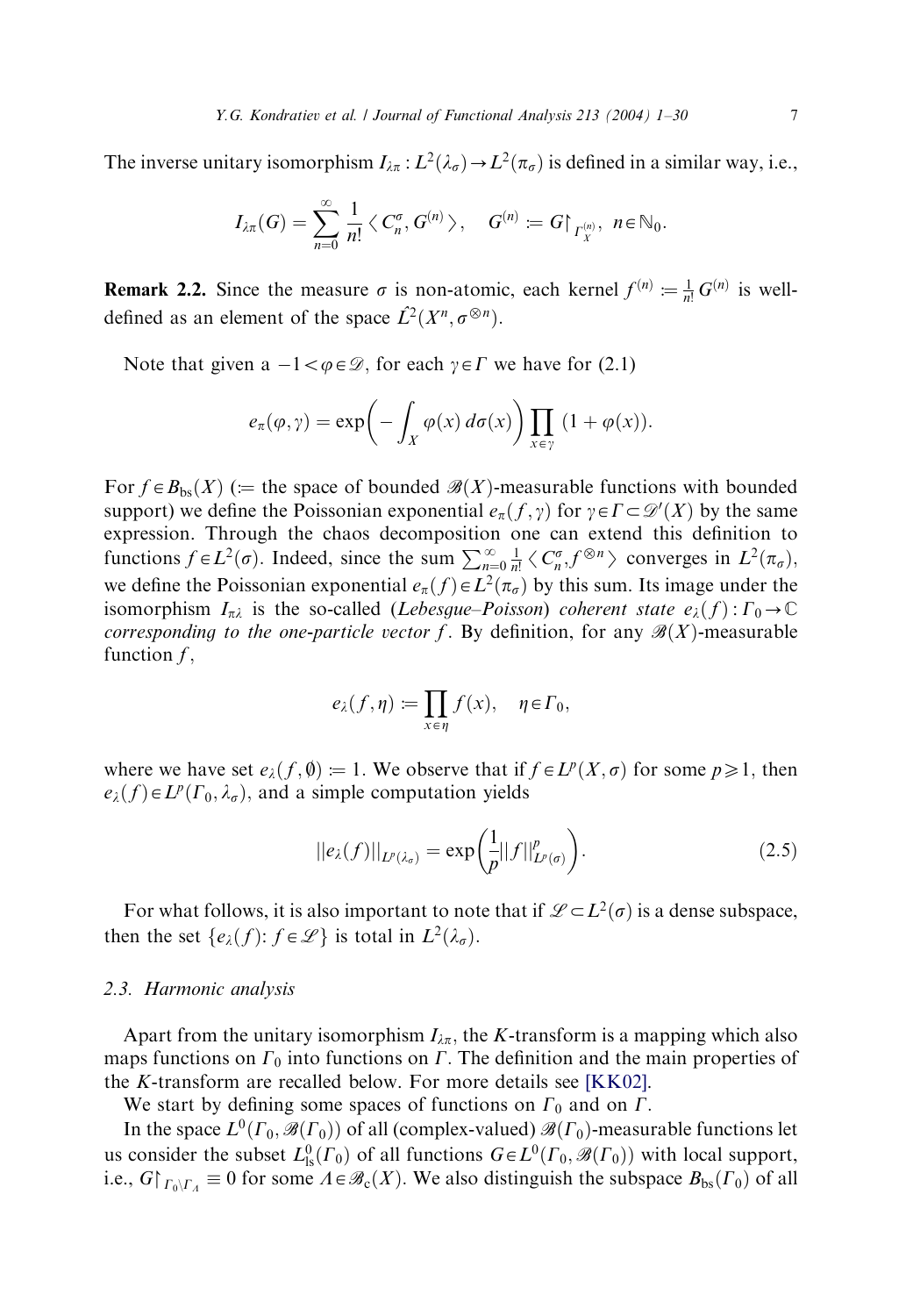bounded functions  $G \in L^0_{\text{ls}}(\Gamma_0)$  with bounded support, i.e.,  $G \upharpoonright_{\Gamma_0 \setminus \left(\bigsqcup_{n=0}^N \Gamma_A^{(n)}\right)}$  $(1)^N$   $(0)$   $\geq 0$  for

some  $N \in \mathbb{N}_0$ ,  $A \in \mathcal{B}_c(X)$ . With respect to the space  $L^2(\lambda_{\sigma})$ ,  $B_{bs}(\Gamma_0)$  is a dense subset. Concerning functions defined on  $\Gamma$ , let us denote by  $L^0(\Gamma, \mathcal{B}(\Gamma))$  the space of all

(complex-valued)  $\mathcal{B}(\Gamma)$ -measurable functions. We denote by  $\mathcal{F}L^0(\Gamma)$  the class of cylinder functions, i.e., functions  $F \in L^0(\Gamma, \mathcal{B}(\Gamma))$  such that for some  $\Lambda \in \mathcal{B}_c(X)$  one has  $F|_{\Gamma_A} \in L^0(\Gamma_A, \mathscr{B}(\Gamma_A))$  and  $F(\gamma) = F|_{\Gamma_A}(\gamma_A), \gamma_A := \gamma \cap A$ , for all  $\gamma \in \Gamma$ . A cylinder function F of such a form is called *polynomially bounded*, shortly  $F \in \mathscr{F}L^0_{\text{pb}}(\Gamma)$ , whenever there exists a polynomial P on R such that  $|F(\gamma_A)| \leq P(|\gamma_A|)$  for all  $\gamma \in \Gamma$ .

**Definition 2.3.** Given a  $G \in L^0<sub>ls</sub>(\Gamma_0)$  we define a function KG on  $\Gamma$  by

$$
(KG)(\gamma) := \sum_{\eta \in \gamma} G(\eta), \quad \gamma \in \Gamma, \tag{2.6}
$$

the sum being over all finite subconfigurations  $\eta$  from  $\gamma$  ( $\eta \in \gamma$ ). The mapping K is called the K-transform.

Note that for any  $G \in L^0_{\text{ls}}(\Gamma_0)$  the sum in (2.6) has only a finite number of summands different from zero and thus  $KG$  is a well-defined function on  $\Gamma$ . In particular, for coherent states on the Lebesgue–Poisson space, the K-transform has an especially simple form. For all functions  $f \in B_{bs}(X)$ ,

$$
(Ke_{\lambda}(f))(\gamma) = \prod_{x \in \gamma} (1 + f(x)), \quad \gamma \in \Gamma.
$$

The next result collects some properties of the K-transform.

Proposition 2.4. (i) The K-transform is a linear and positivity preserving mapping.

(ii) The mapping  $K: L^0_{\rm ls}(\Gamma_0) \to \mathscr{F}L^0(\Gamma)$  is invertible and its inverse mapping is defined on  $\mathscr{F}L^0(\Gamma)$  by

$$
(K^{-1}F)(\eta) := \sum_{\xi \subset \eta} (-1)^{|\eta \setminus \xi|} F(\xi), \quad \eta \in \Gamma_0.
$$

(iii) For all functions  $G \in B_{bs}(\Gamma_0)$  one has  $KG \in \mathscr{F}L^0_{\text{pb}}(\Gamma)$ .

As well as the K-transform, its dual operator  $K^*$  will also play an essential role in our setting. In the sequel, we denote by  $\mathcal{M}_{\text{fm}}^1(\Gamma)$  the set of all probability measures  $\mu$ on  $(\Gamma, \mathscr{B}(\Gamma))$  with finite moments of all orders, i.e.,

$$
\int_{\Gamma} |\gamma_A|^n \, d\mu(\gamma) < \infty \quad \text{for all } n \in \mathbb{N} \text{ and all } A \in \mathcal{B}_c(X).
$$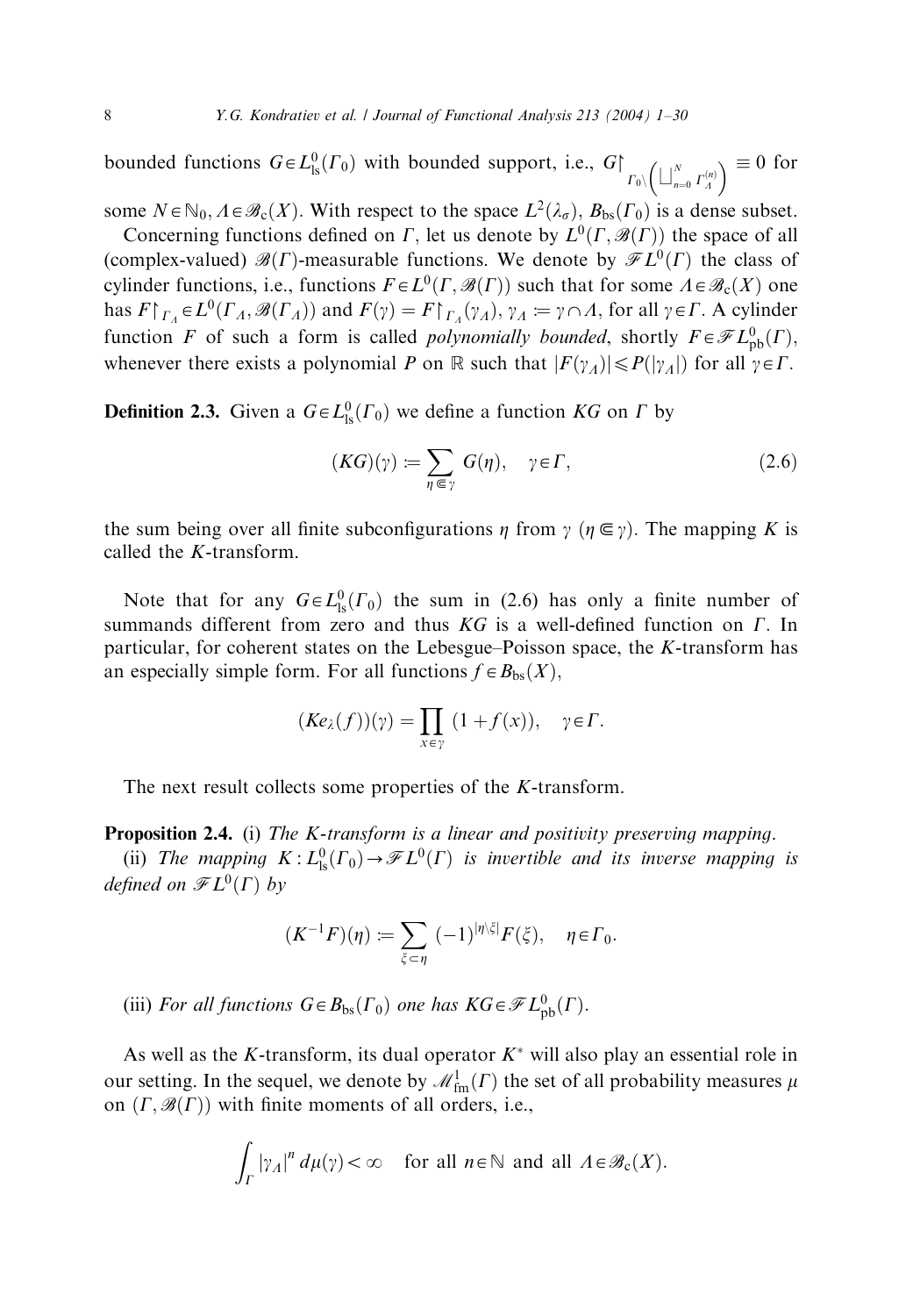By the definition of a dual operator, given a  $\mu \in \mathcal{M}^1_{\text{fm}}(\Gamma)$ ,  $K^*\mu =: \rho_\mu$  is a measure on  $(\Gamma_0, \mathcal{B}(\Gamma_0))$  defined for each  $G \in B_{bs}(\Gamma_0)$  by

$$
\int_{\Gamma_0} G(\eta) d\rho_\mu(\eta) = \int_{\Gamma} (KG)(\gamma) d\mu(\gamma).
$$
\n(2.7)

Observe that the sum in KG is finite and  $K|G|$  is integrable under the above assumptions. Following the terminology used in the Gibbsian case (Section 6), we call  $\rho_{\mu}$  the correlation measure corresponding to  $\mu$ . As a result, if  $\mathcal{M}_{\text{lf}}(\Gamma_0)$  denotes the class of all measures  $\rho$  on  $(\Gamma_0, \mathcal{B}(\Gamma_0))$  such that  $\int_{\Gamma_0} G(\eta) d\rho(\eta) < \infty$  for all nonnegative  $G \in B_{bs}(\Gamma_0)$ , then the general duality theory yields the mapping between the spaces  $\mathcal{M}^1_{\text{fm}}(\Gamma)$  and  $\mathcal{M}_{\text{lf}}(\Gamma_0)$ :

$$
K^*: \mathcal{M}^1_{\text{fm}}(\Gamma) \to \mathcal{M}_{\text{lf}}(\Gamma_0),
$$

$$
\mu \mapsto K^* \mu := \rho_\mu.
$$

As a first example, the Lebesgue–Poisson measure is the correlation measure corresponding to the Poisson measure, i.e.,  $K^*\pi_{\sigma} = \rho_{\pi_{\sigma}} = \lambda_{\sigma}$ .

All the notions described above are graphically summarized in the figure below:

$$
F
$$
\n
$$
K
$$
\n
$$
G
$$
\n
$$
G
$$
\n
$$
G
$$
\n
$$
G
$$
\n
$$
G
$$
\n
$$
G
$$
\n
$$
G
$$
\n
$$
G
$$
\n
$$
G
$$
\n
$$
G
$$
\n
$$
G
$$
\n
$$
G
$$
\n
$$
G
$$
\n
$$
G
$$
\n
$$
G
$$
\n
$$
G
$$
\n
$$
G
$$
\n
$$
G
$$
\n
$$
G
$$
\n
$$
G
$$
\n
$$
G
$$
\n
$$
G
$$
\n
$$
G
$$
\n
$$
G
$$
\n
$$
G
$$
\n
$$
G
$$
\n
$$
G
$$
\n
$$
G
$$
\n
$$
G
$$
\n
$$
G
$$
\n
$$
G
$$
\n
$$
G
$$
\n
$$
G
$$
\n
$$
G
$$
\n
$$
G
$$
\n
$$
G
$$
\n
$$
G
$$
\n
$$
G
$$
\n
$$
G
$$
\n
$$
G
$$
\n
$$
G
$$
\n
$$
G
$$
\n
$$
G
$$
\n
$$
G
$$
\n
$$
G
$$
\n
$$
G
$$
\n
$$
G
$$
\n
$$
G
$$
\n
$$
G
$$
\n
$$
G
$$
\n
$$
G
$$
\n
$$
G
$$
\n
$$
G
$$
\n
$$
G
$$
\n
$$
G
$$
\n
$$
G
$$
\n
$$
G
$$
\n
$$
G
$$
\n
$$
G
$$
\n
$$
G
$$
\n
$$
G
$$
\n
$$
G
$$
\n
$$
G
$$
\n
$$
G
$$
\n
$$
G
$$
\n
$$
G
$$
\n
$$
G
$$
\n

#### 2.4. Poissonian white noise analysis and harmonic analysis

Poissonian white noise analysis and harmonic analysis are related through an equality of operators involving the unitary isomorphism  $I_{\lambda\pi}$  and the K-transform (Theorem 2.7). This formula is established by an extension of the  $K$ -transform to a convenient Banach space and by a bounded operator defined on a space of functions on  $\Gamma_0$ . These facts are recalled here [\[KK02\].](#page-28-0)

Let us consider the linear operator D defined on  $B_{bs}(\Gamma_0)$  by

$$
(DG)(\eta) := \int_{\Gamma_0} G(\eta \cup \xi) d\lambda_{\sigma}(\xi), \quad \eta \in \Gamma_0.
$$
 (2.8)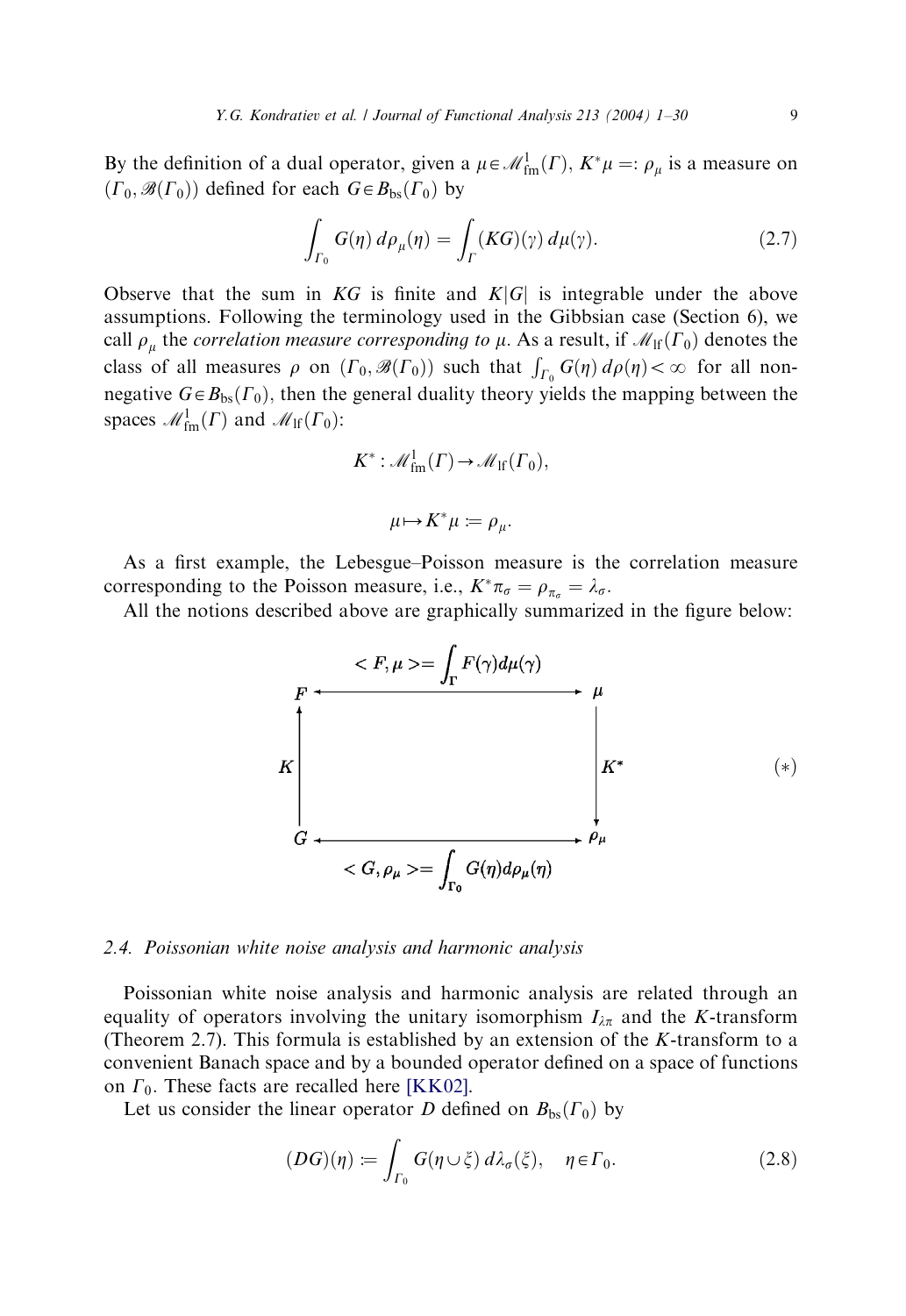It is easy to check that  $DG \in B_{bs}(F_0)$ , and, moreover, D is an isomorphism in  $B_{bs}(\Gamma_0)$ . The inverse mapping is defined by

$$
(D^{-1}G)(\eta) \coloneqq \int_{\Gamma_0} (-1)^{|\xi|} G(\eta \cup \xi) d\lambda_{\sigma}(\xi), \quad \eta \in \Gamma_0. \tag{2.9}
$$

**Proposition 2.5.** The D and  $D^{-1}$  operators can be extended to bounded operators defined on  $L^1(\lambda_{2\sigma})$  with values in  $L^1(\lambda_{\sigma})$ . The extended operators we denote as before by D and  $D^{-1}$ . For all  $G \in L^1(\lambda_{2\sigma})$  formulas (2.8) and (2.9) hold for  $\lambda_{\sigma}$ -a.a  $\eta \in \Gamma_0$ . Furthermore,  $D^{-1}DG = G = DD^{-1}G$  for all  $G \in L^1(\lambda_{4\sigma}).$ 

Lemma 2.6 (Fichtner and Freudenberg [\[FF91\],](#page-28-0) Kondratiev et al. [\[KKO02\],](#page-28-0) Ruelle [\[Rue69\]\)](#page-29-0). The following equality holds:

$$
\int_{\Gamma_0} \int_{\Gamma_0} G(\eta \cup \xi) H(\xi, \eta) d\lambda_{\sigma}(\eta) d\lambda_{\sigma}(\xi) = \int_{\Gamma_0} G(\eta) \sum_{\xi \subset \eta} H(\xi, \eta \setminus \xi) d\lambda_{\sigma}(\eta)
$$

for all positive measurable functions  $G: \Gamma_0 \to \mathbb{R}$  and  $H: \Gamma_0 \times \Gamma_0 \to \mathbb{R}$ .

**Proof.** As a direct consequence of Lemma 2.6, for each  $G \in L^1(\lambda_{2\sigma})$  the norms  $||DG||_{L^1(\lambda_{\sigma})}$  and  $||D^{-1}G||_{L^1(\lambda_{\sigma})}$  are majorized by

$$
\int_{\Gamma_0} \int_{\Gamma_0} |G(\eta \cup \xi)| d\lambda_{\sigma}(\eta) d\lambda_{\sigma}(\xi) = \int_{\Gamma_0} 2^{|\eta|} |G(\eta)| d\lambda_{\sigma}(\eta)
$$
  
=  $||G||_{L^1(\lambda_{2\sigma})}$ ,

which is enough to prove the existence of the extensions. Standard measure theory techniques show that the extensions verify (2.8) and (2.9) [\[KK02\]](#page-28-0). The continuity of the operators D and  $D^{-1}$  combined with the fact that D is an isomorphism in  $B_{bs}(\Gamma_0)$ yields the last assertion.  $\square$ 

Concerning the K-transform, observe that equality  $(2.7)$  leads to the inequality of norms  $||KG||_{L^1(\Gamma,\mu)} \le ||K|G||_{L^1(\Gamma,\mu)} = ||G||_{L^1(\Gamma_0,\rho_\mu)}$  for all  $G \in B_{bs}(\Gamma_0)$ . This fact allows an extension of the K-transform to a bounded operator  $K : L^1(\Gamma_0, \rho_\mu) \to L^1(\Gamma, \mu)$  in such a way that relation (2.7) still holds. More important, for all  $G \in L^1(\Gamma_0, \rho_u)$  also the explicit formula for  $K$  is preserved in the following sense:

$$
(KG)(\gamma) = \sum_{\eta \in \gamma} G(\eta), \quad \mu - \text{a.a. } \gamma \in \Gamma.
$$

We are now ready to state the result which connects the combinatorial harmonic analysis on configuration spaces and the Poissonian white noise analysis.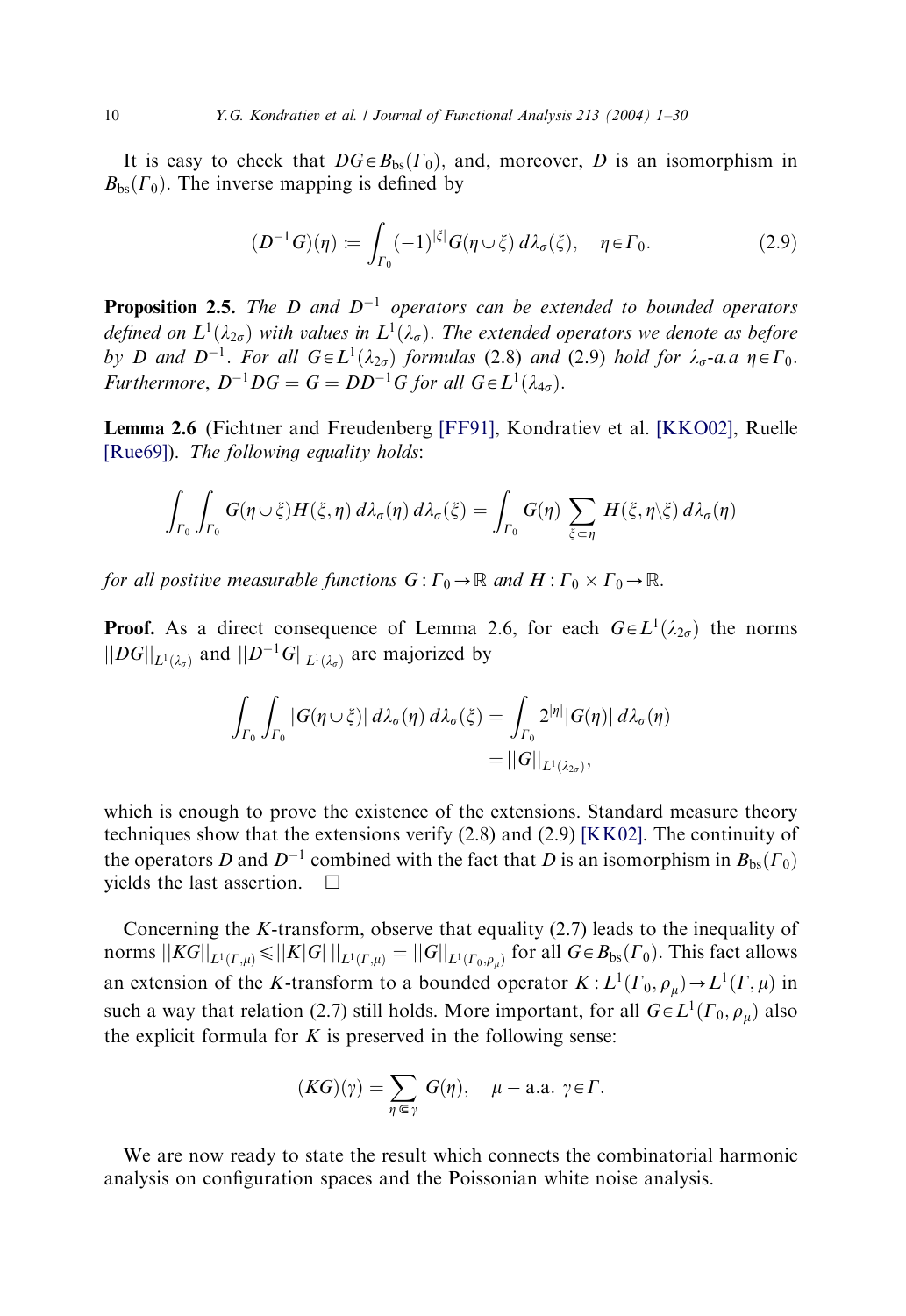**Theorem 2.7.** On  $L^1(\lambda_{2\sigma}) \cap L^2(\lambda_{\sigma})$  the following relation holds:

$$
I_{\lambda\pi}=KD^{-1}.
$$

As a straightforward consequence of Theorem 2.7, one may derive an explicit form (of an integral type) for the unitary isomorphism  $I_{\lambda\pi}$ .

**Corollary 2.8.** For all  $G \in L^1(\lambda_{2\sigma}) \cap L^2(\lambda_{\sigma})$  we have

$$
(I_{\lambda\pi}G)(\gamma)=\sum_{\eta\in\gamma}\int_{\Gamma_0}(-1)^{|\xi|}G(\xi\cup\eta)\,d\lambda_{\sigma}(\xi),\quad \pi_{\sigma}-\text{a.a. }\gamma\in\Gamma.
$$

As another direct consequence of Theorem 2.7, one can deduce an explicit formula for the Charlier polynomials, already obtained in [\[Sur84\]](#page-29-0).

**Corollary 2.9.** Given  $af^{(n)} \in \mathcal{D}^{\hat{\otimes}n}$ ,  $n \in \mathbb{N}$ , for  $\pi_{\sigma}$ -a.a.  $\gamma \in \Gamma$  we have

$$
\langle C_n^{\sigma}(\gamma), f^{(n)} \rangle = \sum_{k=0}^n \sum_{\{x_1, \dots, x_k\} \subset \gamma} (-1)^{n-k} \frac{n!}{(n-k)!}
$$
  
 
$$
\times \int_{X^{n-k}} f^{(n)}(x_1, \dots, x_k, y_1, \dots, y_{n-k}) d\sigma^{\otimes n-k}(y_1, \dots, y_{n-k}). \quad (2.10)
$$

**Proof.** Given a  $f^{(n)} \in \mathcal{D}^{\otimes n}$  ( $n \in \mathbb{N}$ ), let us consider  $\langle C_n^{\sigma}, f^{(n)} \rangle \in L^2(\pi_{\sigma})$ . Observe that  $\langle C_n^{\sigma}, f^{(n)} \rangle = I_{\lambda \pi} G^{(n)}$  for

$$
G^{(n)}(\eta) = \begin{cases} n!f^{(n)}(x_1, ..., x_n) & \text{if } \eta = \{x_1, ..., x_n\} \in \Gamma_X^{(n)}, \\ 0 & \text{otherwise.} \end{cases}
$$

Hence, by Corollary 2.8, it follows that for  $\pi_{\sigma}$ -a.a.  $\gamma \in \Gamma$ 

$$
\langle C_n^{\sigma}(\gamma), f^{(n)} \rangle = (I_{\lambda \pi} G^{(n)})(\gamma) = \sum_{\eta \in \gamma} \int_{\Gamma_0} (-1)^{|\xi|} G^{(n)}(\xi \cup \eta) d\lambda_{\sigma}(\xi)
$$
  
= 
$$
\sum_{k=0}^n \sum_{\eta \subset \gamma, |\eta| = k} \frac{(-1)^{n-k}}{(n-k)!} \int_{\Gamma_X^{(n-k)}} G^{(n)}(\xi \cup \eta) d\sigma^{(n-k)}(\xi).
$$

Conversely, Theorem 2.7 also allows writing the  $K$ -transform in terms of its chaos decomposition. In the sequel  $B_{bs}(\Gamma_X^{(n)})$   $(n \in \mathbb{N})$  denotes the space of bounded  $\mathscr{B}(\Gamma_X^{(n)})$ measurable functions with bounded support.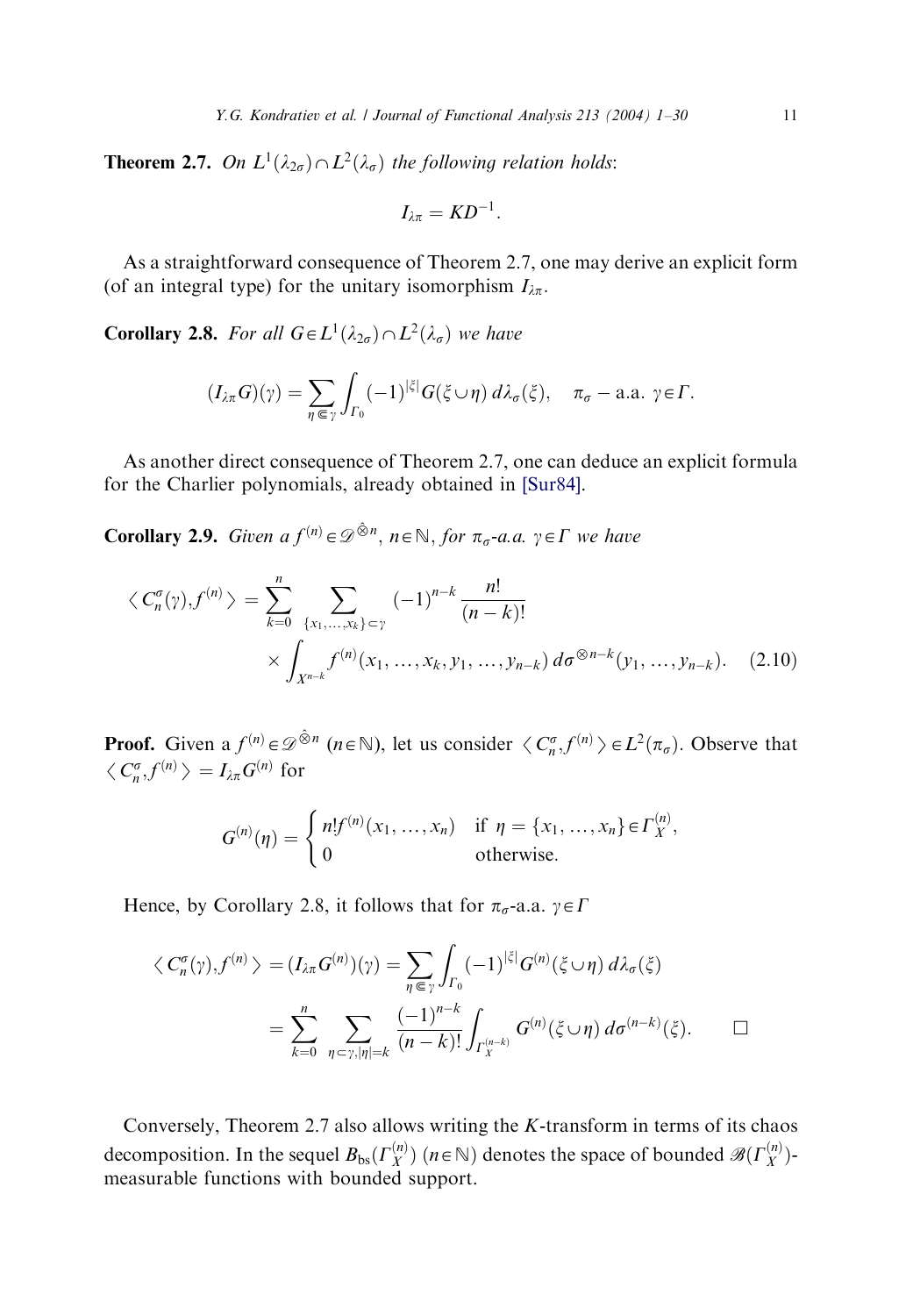**Corollary 2.10.** For all  $G^{(n)} \in B_{bs}(\Gamma_X^{(n)})$  we have for  $\pi_{\sigma}$ -a.a.  $\gamma \in \Gamma$ 

$$
(KG^{(n)}(\gamma)) = \frac{1}{n!} \sum_{k=0}^{n} {n \choose k} \left\langle C_k^{\sigma}(\gamma), \int_{\Gamma_X^{(n-k)}} G^{(n)}(\{\cdot, \ldots, \cdot, y_1, \ldots, y_{n-k}\}) \times d\sigma^{(n-k)}(\{y_1, \ldots, y_{n-k}\}) \right\rangle.
$$

**Proof.** By Theorem 2.7, for any  $G^{(n)}$  under the above conditions we find

$$
KG^{(n)}=I_{\lambda\pi}(DG^{(n)}).
$$

Since

$$
(DG^{(n)})(\eta) = \begin{cases} \frac{1}{(n-k)!} \int_{\Gamma_X^{(n-k)}} G^{(n)}(\eta \cup \xi) d\sigma^{(n-k)}(\xi) & \text{if } \eta \in \Gamma_X^{(k)}, 0 \le k \le n, \\ 0 & \text{if } \eta \in \Gamma_X^{(k)}, k > n, \end{cases}
$$
(2.11)

the definition of the isomorphism  $I_{\lambda\pi}$  yields that for  $\pi_{\sigma}$ -a.a.  $\gamma \in \Gamma$ 

$$
(KG^{(n)})(\gamma) = \sum_{k=0}^{n} \langle C_k^{\sigma}(\gamma), g^{(k)} \rangle
$$
  
with  $g^{(k)}(x_1, ..., x_k) = \frac{1}{k!} (DG^{(n)}) (\{x_1, ..., x_k\})$ .  $\square$ 

#### 3. Monomials

Let us denote by  $\hat{B}_{bs}(X^n)$   $(n \in \mathbb{N})$  the space of (complex-valued) symmetric bounded  $\mathscr{B}(X^n)$ -measurable functions with bounded support. According to Section 2.2, a pointwise description of the Charlier monomials is possible for kernels in  $\mathscr{D}^{\hat{\otimes}n}$ . By the  $L^2$ -approximation procedure described in (2.2), the monomials  $\langle C_n^{\sigma}, f^{(n)} \rangle$ can then be extended to kernels  $f^{(n)} \in \hat{L}^2(X^n, \sigma^{\otimes n})$ . In particular, to  $f^{(n)} \in \hat{B}_{bs}(X^n)$ . However, according to this  $L^2$ -approximation, the monomials obtained in this way, as functions of y, are only defined  $\pi_{\sigma}$ -a.e. On the other hand, Corollary 2.9 gives the explicit formula (2.10) for the Charlier monomials. Observe that the right-hand side of (2.10) is also well-defined for  $f^{(n)} \in \hat{B}_{bs}(X^n)$  and, moreover, it can be extended to all  $\gamma \in \Gamma$ . As expression (2.10) is polynomially bounded this extension coincides with the  $L^2$ -extension discussed before. In other words, harmonic analysis gives, through equality (2.10), another way to extend the pointwise definition of the Charlier monomials  $\langle C_n^{\sigma}, f^{(n)} \rangle$ , for example, to kernels  $f^{(n)} \in \hat{B}_{bs}(X^n)$ . So, by definition,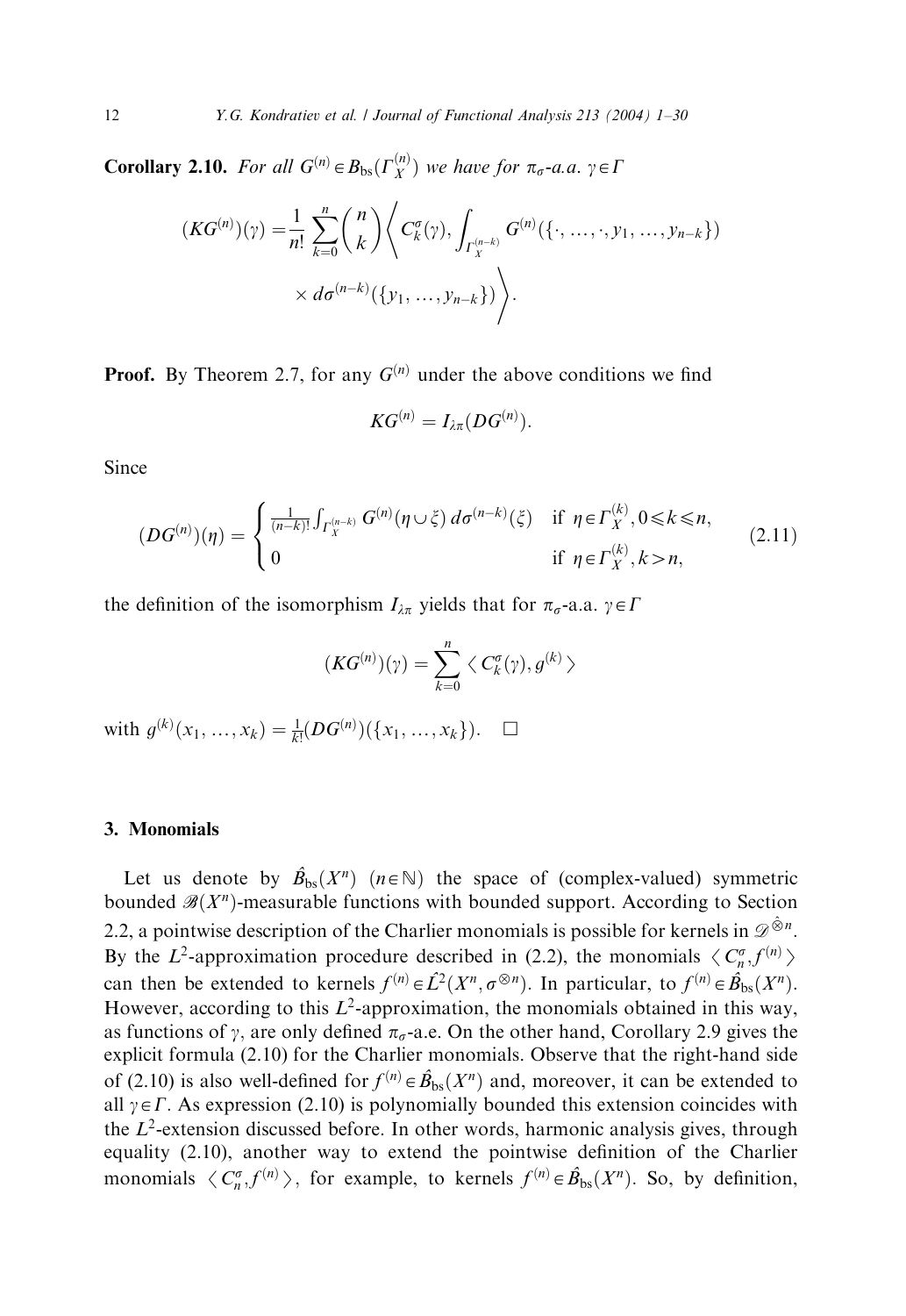for all  $\gamma \in \Gamma$ 

$$
\langle C_n^{\sigma}(\gamma), f^{(n)} \rangle := ((KD^{-1})G^{(n)})(\gamma)
$$
  
= 
$$
\sum_{k=0}^n \sum_{\{x_1, ..., x_k\} \subset \gamma} (-1)^{n-k} \frac{n!}{(n-k)!}
$$
  

$$
\times \int_{X^{n-k}} f^{(n)}(x_1, ..., x_k, y_1, ..., y_{n-k}) d\sigma^{\otimes n-k}(y_1, ..., y_{n-k}) \qquad (3.1)
$$

with

$$
G^{(n)}(\eta) = \begin{cases} n!f^{(n)}(x_1, ..., x_n) & \text{if } \eta = \{x_1, ..., x_n\} \in \Gamma_X^{(n)}, \\ 0 & \text{otherwise.} \end{cases}
$$
(3.2)

Thus, additionally to Proposition 2.4, the K-transform has the following property.

**Proposition 3.1.** Let  $G^{(n)} \in B_{bs}(\Gamma_X^{(n)})$  be given. Then for all  $\gamma \in \Gamma$  (not only  $\pi_{\sigma}$ -a.a.) we have

$$
(KG^{(n)})(\gamma) = \frac{1}{n!} \sum_{k=0}^{n} {n \choose k} \left\langle C_k^{\sigma}(\gamma), \int_{\Gamma_X^{(n-k)}} G^{(n)}(\{\cdot, \dots, \cdot, y_1, \dots, y_{n-k}\}) \times d\sigma^{(n-k)}(\{y_1, \dots, y_{n-k}\}) \right\rangle.
$$
 (3.3)

As a consequence,  $K : B_{bs}(\Gamma_0) \to \mathscr{F} \mathscr{P}_{bc}(\Gamma)$  is a linear isomorphism where  $\mathscr{F} \mathscr{P}_{bc}(\Gamma)$  is the space defined by

$$
\mathscr{F}\mathscr{P}_{\rm bc}(\Gamma) := \left\{ \sum_{n=0}^N \langle C_n^{\sigma}, f^{(n)} \rangle : f^{(n)} \in \hat{\mathcal{B}}_{\rm bs}(X^n), n = 1, ..., N \in \mathbb{N} \right\}.
$$

**Proof.** For all  $\gamma \in \Gamma$  it is

$$
(KG(n))(\gamma) = (KD-1(DG(n)))(\gamma).
$$

According to (2.11) and Definition (3.1), this implies (3.3).  $\Box$ 

The K-transform yields a natural decomposition of functions on  $\Gamma$  in monomials

$$
(KG^{(n)})(\gamma)=\sum_{\{x_1,\ldots,x_n\}\subset \gamma} G(\{x_1,\ldots,x_n\})=:\langle \gamma^{\odot n},G^{(n)}\rangle.
$$

In order to establish the relation between this decomposition and the chaos decomposition, let us again consider the space  $\mathcal{P}(\mathcal{D}')$  of smooth continuous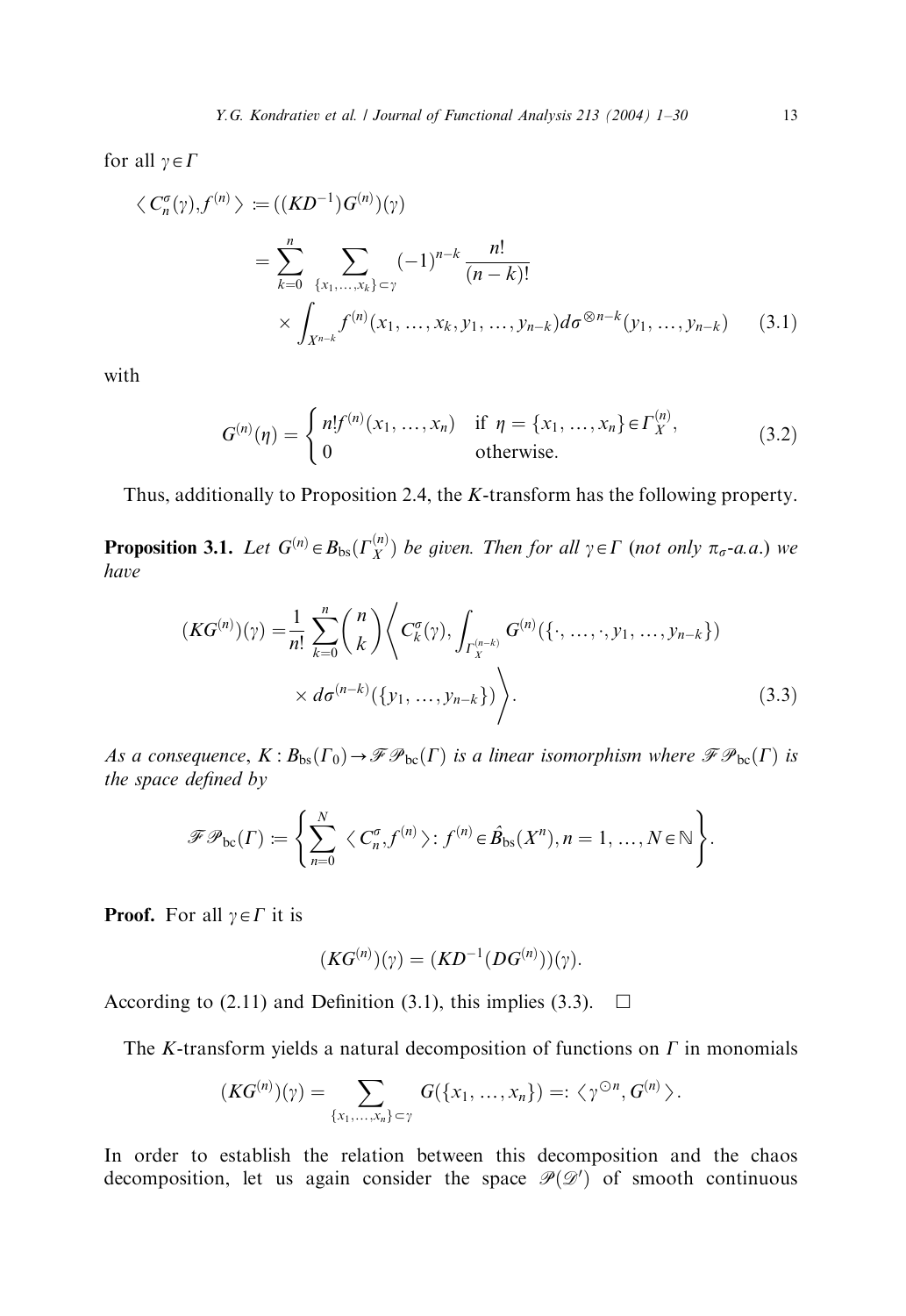polynomials on  $\mathscr{D}'$  described in (2.3), and the linear operator C defined on  $\mathscr{P}(\mathscr{D}')$  by

$$
(C\Phi)(\gamma) := \int_{\Gamma} \Phi(\gamma \cup \gamma') d\pi_{\sigma}(\gamma'), \quad \Phi \in \mathcal{P}(\mathcal{D}'), \quad \gamma \in \Gamma.
$$

We observe that the operator  $C$  is defined in a way similar to the C-transform in non-Gaussian analysis (see e.g. [\[KSWY98\]](#page-28-0)).

**Proposition 3.2.** On  $\mathcal{P}(\mathcal{D}')$  the following equality holds:

$$
KDK^{-1} = C.\tag{3.4}
$$

**Proof.** By the definition of the space  $\mathcal{P}(\mathcal{D}')$ , it is enough to prove equality (3.4) for the smooth Charlier monomials  $\langle C_n^{\sigma}, f^{(n)} \rangle$ ,  $f^{(n)} \in \mathscr{D}_{\mathbb{C}}^{\hat{\otimes}n}$ ,  $n \in \mathbb{N}$ . According to Definition (2.1) of the Poissonian exponential for all  $1 \leq \sigma \in \mathscr{D}$  we find Definition (2.1) of the Poissonian exponential, for all  $-1 < \varphi \in \mathcal{D}$  we find

$$
e_{\pi}(\varphi,\omega+\omega')=e_{\pi}(\varphi,\omega)e_{\pi}(\varphi,\omega')\exp\biggl(\int_X\varphi(x)\,d\sigma(x)\biggr),
$$

leading, by comparison of coefficients, to

$$
C_n^{\sigma}(\omega+\omega')=\sum_{k+l+m=n}\frac{n!}{k!l!m!}\,C_k^{\sigma}(\omega)\,\hat{\otimes}\,C_l^{\sigma}(\omega')\,\hat{\otimes}\,\mathscr{I}_m,
$$

where  $\mathcal{I}_m \in \mathcal{D}_C'^{\hat{\otimes} m}$  denotes the distribution corresponding to the function identically equal to 1: Therefore,

$$
\int_{\Gamma} \langle C_n^{\sigma} (\gamma \cup \gamma'), f^{(n)} \rangle d\pi_{\sigma}(\gamma') = \sum_{k+m=n} {n \choose k} \langle C_k^{\sigma} (\gamma) \hat{\otimes} \mathcal{I}_m, f^{(n)} \rangle,
$$

where, by equality (3.3), the above expression coincides with  $(KG^{(n)})(\gamma)$  for  $G^{(n)}$ given as in (3.2). By definition (3.1) we have  $G^{(n)} = (DK^{-1})(\langle C_n^{\sigma}, f^{(n)} \rangle)$  and thus

$$
\int_{\Gamma} \langle C_n^{\sigma} (\gamma \cup \gamma'), f^{(n)} \rangle d\pi_{\sigma}(\gamma') = (KG^{(n)})(\gamma) = (KDK^{-1})(\langle C_n^{\sigma}(\gamma), f^{(n)} \rangle).
$$

Note that the definitions of the operators  $D$  and  $C$  are similar. Apart from this fact, Proposition 3.2 states that one can obtain the operator  $C$  as the image of the operator  $D$  under the  $K$ -transform. Furthermore, if we use the notation

$$
(KG^{(n)})(\gamma) \coloneqq \langle \gamma^{\odot n}, G^{(n)} \rangle,
$$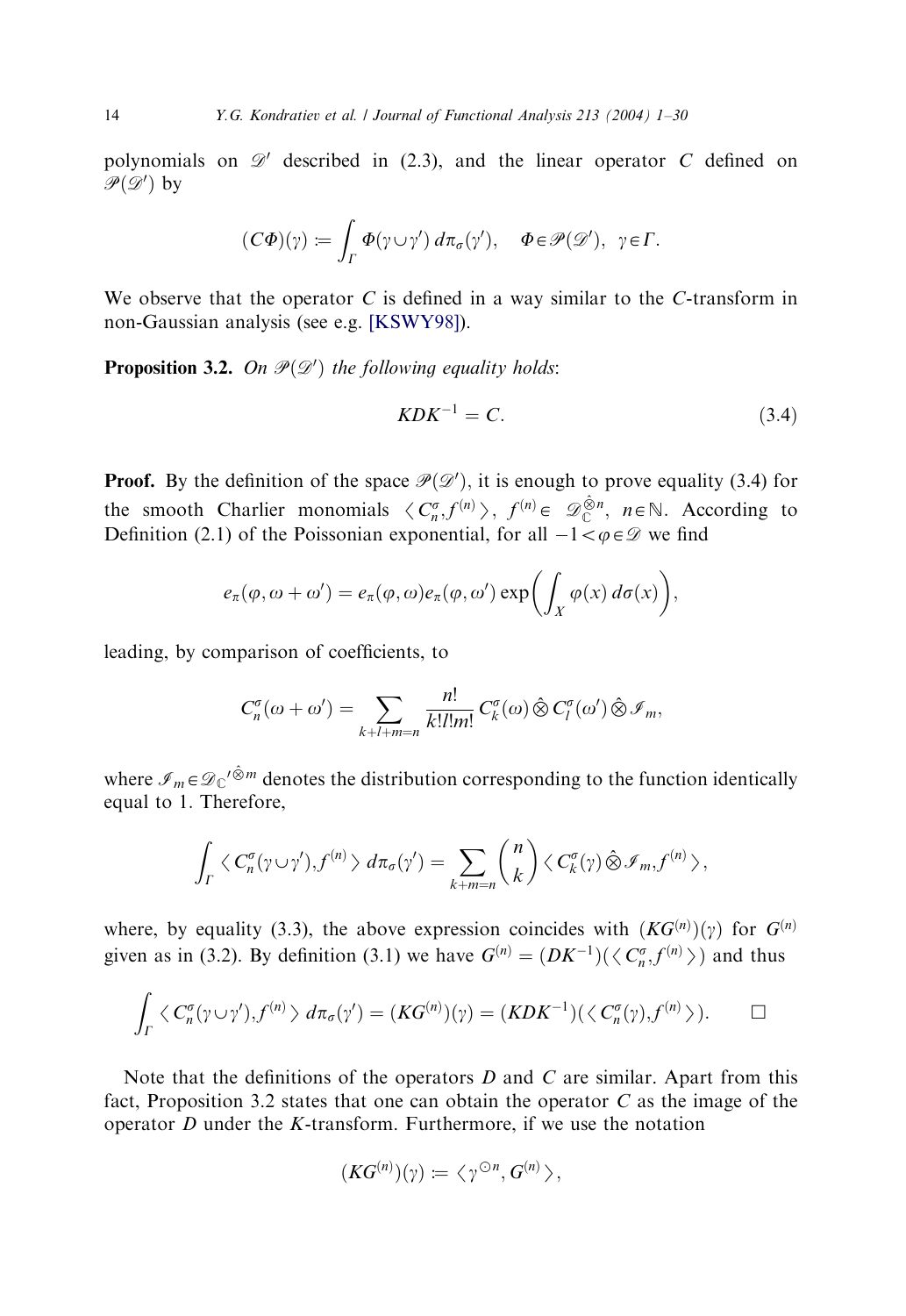we then obtain the relation

$$
C(\langle C_n^{\sigma}, G^{(n)} \rangle) = \langle \cdot^{\odot n}, G^{(n)} \rangle,
$$

according to Proposition 3.2 and Theorem 2.7. In other words, the operator C transforms each chaos decomposition  $\sum_n \langle C_n^{\sigma}(\gamma), G^{(n)} \rangle$  into the decomposition  $\sum_{n} \langle \gamma^{\odot n}, G^{(n)} \rangle.$ 

## 4. The Wick product and the K-transform

Before proceeding further, let us illustrate with a simple algebraic example few implications of Theorem 2.7.

Let us consider the Ruelle convolution or  $*$ -convolution defined on  $G_1$ ,  $G_2 \in L^0(\Gamma_0, \mathscr{B}(\Gamma_0))$  by

$$
(G_1 * G_2)(\eta) := \sum_{\xi \subset \eta} G_1(\xi) G_2(\eta \setminus \xi), \quad \eta \in \Gamma_0.
$$

The space  $L^0(\Gamma_0, \mathscr{B}(\Gamma_0))$  endowed with this product has a structure of a commutative algebra with unit element  $e_{\lambda}(0)$ . Observe that given  $G_1, G_2 \in B_{bs}(\Gamma_0)$ with support contained in  $\Gamma_{A_1}, \Gamma_{A_2}$  for some  $A_1, A_2 \in \mathcal{B}_c(X)$ , respectively,  $G_1 * G_2$ defines a bounded  $\mathscr{B}(\Gamma_0)$ -measurable function with support contained in  $\Gamma_{A_1 \cup A_2}$ . This means that the space  $B_{bs}(\Gamma_0)$  is a subalgebra of  $L^0(\Gamma_0, \mathscr{B}(\Gamma_0))$ . Moreover, a straightforward application of Lemma 2.6 shows that the space  $L^1(\Gamma_0, \lambda_\sigma)$  is also a subalgebra of  $L^0(\Gamma_0, \mathscr{B}(\Gamma_0))$  and

$$
\int_{\Gamma_0} (G_1 * G_2)(\eta) d\lambda_{\sigma}(\eta) = \left( \int_{\Gamma_0} G_1(\eta) d\lambda_{\sigma}(\eta) \right) \left( \int_{\Gamma_0} G_2(\eta) d\lambda_{\sigma}(\eta) \right). \tag{4.1}
$$

**Proposition 4.1** (Kondratiev et al. [\[KKO02\]\)](#page-28-0). For all  $G_1, G_2 \in L^1(\lambda_{2\sigma})$  one has

$$
D(G_1 * G_2) = (DG_1) * (DG_2), \quad D^{-1}(G_1 * G_2) = (D^{-1}G_1) * (D^{-1}G_2).
$$

The Wick product in Gaussian analysis can be extended to the Poissonian case. For simplicity, we present here its definition on the dense subset  $\mathscr{F}\mathscr{P}_{bc}(\Gamma)$  in  $L^2(\pi_{\sigma})$ defined in Proposition 3.1. For more details and proofs see [\[KKO02\]](#page-28-0).

**Definition 4.2.** For each  $F_1, F_2 \in \mathcal{FP}_{bc}(\Gamma)$  of the form

$$
F_i=\sum_{n=0}^{N_i}\langle C_n^{\sigma},\varphi_i^{(n)}\rangle,\quad \varphi_i^{(n)}\in\hat{B}_{\text{bs}}(X^n),\quad N_i\in\mathbb{N}_0,\ i=1,2,
$$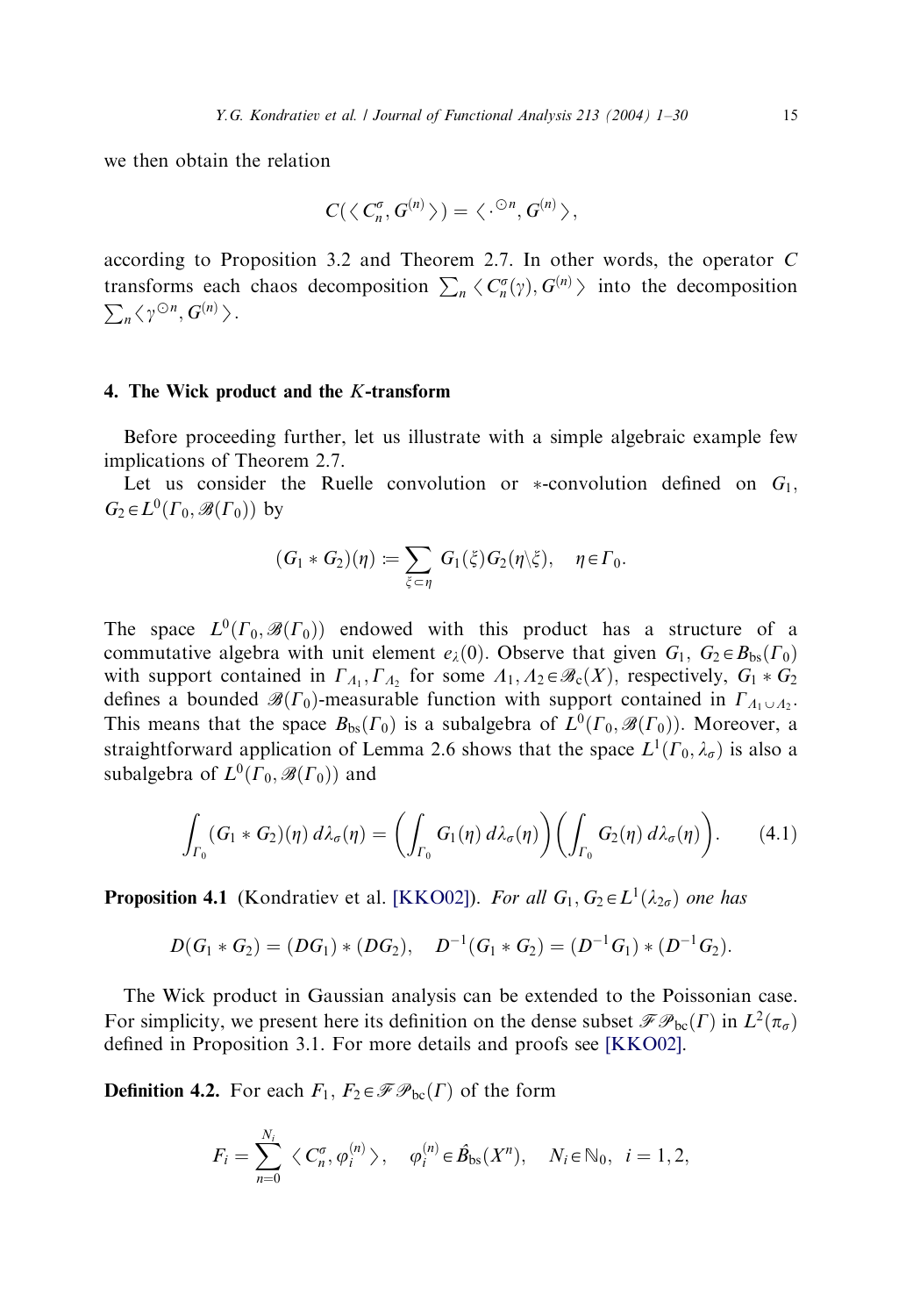the Wick product  $F_1 \Diamond F_2 \in \mathscr{F}P_{bc}(\Gamma)$  is defined by

$$
F_1 \diamond F_2 \coloneqq \sum_{n=0}^{N_1+N_2} \left\langle C_n^{\sigma}, \sum_{k=0}^n \varphi_1^{(k)} \hat{\otimes} \varphi_2^{(n-k)} \right\rangle.
$$

The space  $\mathcal{F}\mathcal{P}_{bc}(\Gamma)$  endowed with the Wick product is a commutative algebra with unit element  $e_{\pi}(0) \equiv 1$ .

**Proposition 4.3** (Kondratiev et al. [\[KKO02\]\)](#page-28-0). For all  $G_1, G_2 \in B_{bs}(\Gamma_0)$  we have

$$
I_{\lambda\pi}(G_1 * G_2) = (I_{\lambda\pi} G_1) \Diamond (I_{\lambda\pi} G_2).
$$

**Proposition 4.4.** Let  $G_1$ ,  $G_2 \in B_{bs}(\Gamma_0)$  be given. Then

$$
K(G_1 * G_2) = (KG_1) \diamond (KG_2).
$$

**Proof.** By an application of Theorem 2.7 and Propositions 4.1 and 4.3, we find

$$
K(G_1 * G_2) = I_{\lambda\pi}((DG_1) * (DG_2)) = (I_{\lambda\pi}(DG_1)) \Diamond (I_{\lambda\pi}(DG_2))
$$
  
=  $(KG_1) \Diamond (KG_2),$ 

where we have used the fact that  $D(B_{bs}(\Gamma_0)) = B_{bs}(\Gamma_0)$ .  $\Box$ 

The above identity can be used to derive a new explicit formula for the Wick product.

**Proposition 4.5.** Given  $F_1, F_2 \in \mathscr{F}P_{bc}(\Gamma) \subset \mathscr{F}L^0(\Gamma)$ , let  $A \in \mathscr{B}_c(X)$  and  $f_1$ ,  $f_2 \in L^0(\Gamma_A, \mathcal{B}(\Gamma_A))$  be such that  $F_1(\gamma) = f_1(\gamma_A), F_2(\gamma) = f_2(\gamma_A)$  for all  $\gamma \in \Gamma$ , cf. Section 2.3. Then, for  $\pi_{\sigma}$ -a.a.  $\gamma \in \Gamma$  the following equality holds:

$$
(F_1 \diamond F_2)(\gamma) = \sum_{\substack{\eta_1, \eta_2 = \gamma_A \\ \eta_1 \cap \eta_2 = \emptyset}} (-1)^{|\gamma_A \setminus (\eta_1 \cup \eta_2)|} F_1(\eta_1) F_2(\eta_2).
$$

**Proof.** According to Proposition 4.4, for  $\pi_{\sigma}$ -a.a.  $\gamma \in \Gamma$  we have

$$
(F_1 \Diamond F_2)(\gamma) = K((K^{-1}F_1) * (K^{-1}F_2))(\gamma)
$$
  
=  $K(e_\lambda(-2) * f_1 * f_2)(\gamma_\lambda).$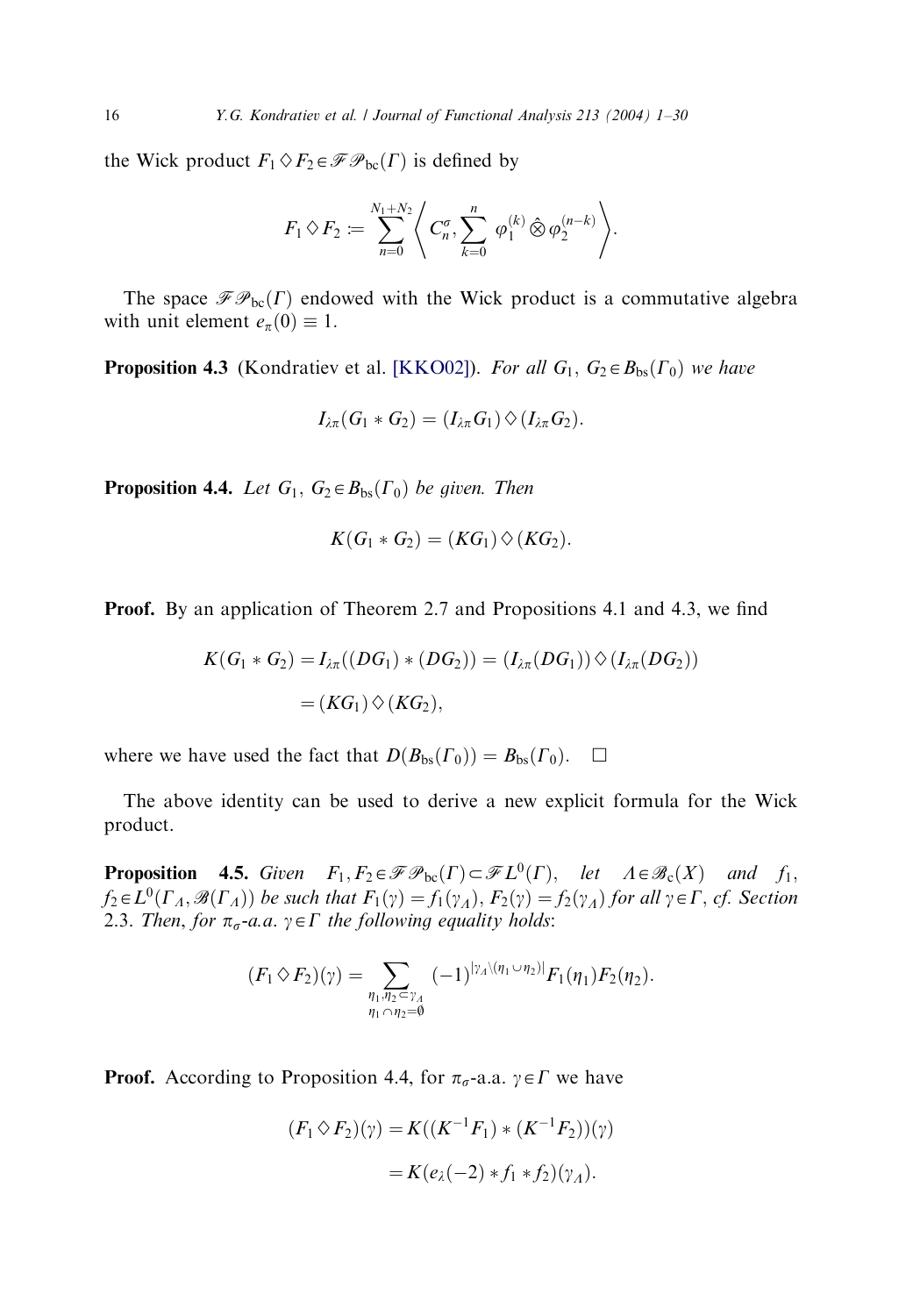By the definitions of the K-transform and the \*-convolution, for all  $y \in \Gamma$  the latter expression is equal to

$$
\sum_{\xi \subset \gamma_A} \sum_{\eta_1 \subset \xi} \sum_{\eta_2 \subset \xi \setminus \eta_1} (-2)^{|\xi \setminus (\eta_1 \cup \eta_2)|} f_1(\eta_1) f_2(\eta_2)
$$
\n
$$
= \sum_{\eta_1 \subset \gamma_A} f_1(\eta_1) \sum_{\eta_2 \subset \gamma_A \setminus \eta_1} f_2(\eta_2) \sum_{\xi \subset \eta_A} (-2)^{|\xi \setminus (\eta_1 \cup \eta_2)|}
$$
\n
$$
= \sum_{\eta_1 \subset \gamma_A} F_1(\eta_1) \sum_{\eta_2 \subset \gamma_A \setminus \eta_1} F_2(\eta_2) (-1)^{|\gamma_A \setminus (\eta_1 \cup \eta_2)|},
$$

completing the proof.  $\Box$ 

Other algebraic results may be found in [\[Oli02\].](#page-29-0)

## 5. Some operators in spaces of test and generalized functions

In order to study the action of the  $K$ -transform and the operator  $D$  on the spaces of test and generalized functions introduced in [\[KKO02\]](#page-28-0), first we briefly recall the definition of these spaces. For simplicity, let us consider the space  $X = \mathbb{R}^d$   $(d \ge 1)$ and the corresponding Lebesgue measure m. The unitary isomorphism  $I_{\pi\lambda}$  between the spaces  $L^2(\pi_m)$  and  $L^2(\lambda_m)$  leads to a natural construction of spaces of test and generalized functions on the Lebesgue–Poisson space [\[KKO02\]](#page-28-0).

Let us consider the Schwartz space  $\mathscr{S} := \mathscr{S}(\mathbb{R}^d)$  of all rapidly decreasing infinitely differentiable real-valued functions on  $\mathbb{R}^d$ . It is a nuclear Fréchet space for the family of Hilbert spaces  $\mathcal{H}^+_{k,p}$  defined by the Hilbertian norms

$$
|f|_{k,p}^2 := \int_{\mathbb{R}^d} \sum_{\substack{|x| \leq k \\ x \in \mathbb{N}_0^d}} |D^{\alpha} f(x)|^2 (1+||x||)^p dm(x), \quad f \in \mathcal{S}, k, p \in \mathbb{N}_0,
$$

the sum being over all d-tuples  $\alpha = (\alpha_1, ..., \alpha_d) \in \mathbb{N}_0^d$  such that  $|\alpha| := \alpha_1 + \cdots + \alpha_d \le k$ . By  $\mathcal{H}_{k,p}^-$  we denote the dual space of  $\mathcal{H}_{k,p}^+$  w.r.t.  $L_{\text{Re}}^2(m)$ . Since there is no risk of confusion we preserve the notation  $|\cdot|_{k,p}$  for the norm on the symmetric tensor power  $(\mathcal{H}_{k,p}^+)^{\hat{\otimes}n}$  and we denote by  $(\mathcal{H}_{k,p}^-)^{\hat{\otimes}n}$  the corresponding dual space w.r.t.  $(L_{\text{Re}}^2(m))^{\hat{\otimes}n}, n \in \mathbb{N}.$ 

In Poissonian analysis a space of test functions  $(\mathscr{S})^1_\pi$  can be defined by the projective limit of the Hilbert spaces

$$
(\mathcal{H}_{k,p}^+)^1_{q,\pi} := \{ F \in L^2(\pi_m) : ||F||_{k,p,q,\pi} < \infty \}, \quad k,p,q \in \mathbb{N}_0,
$$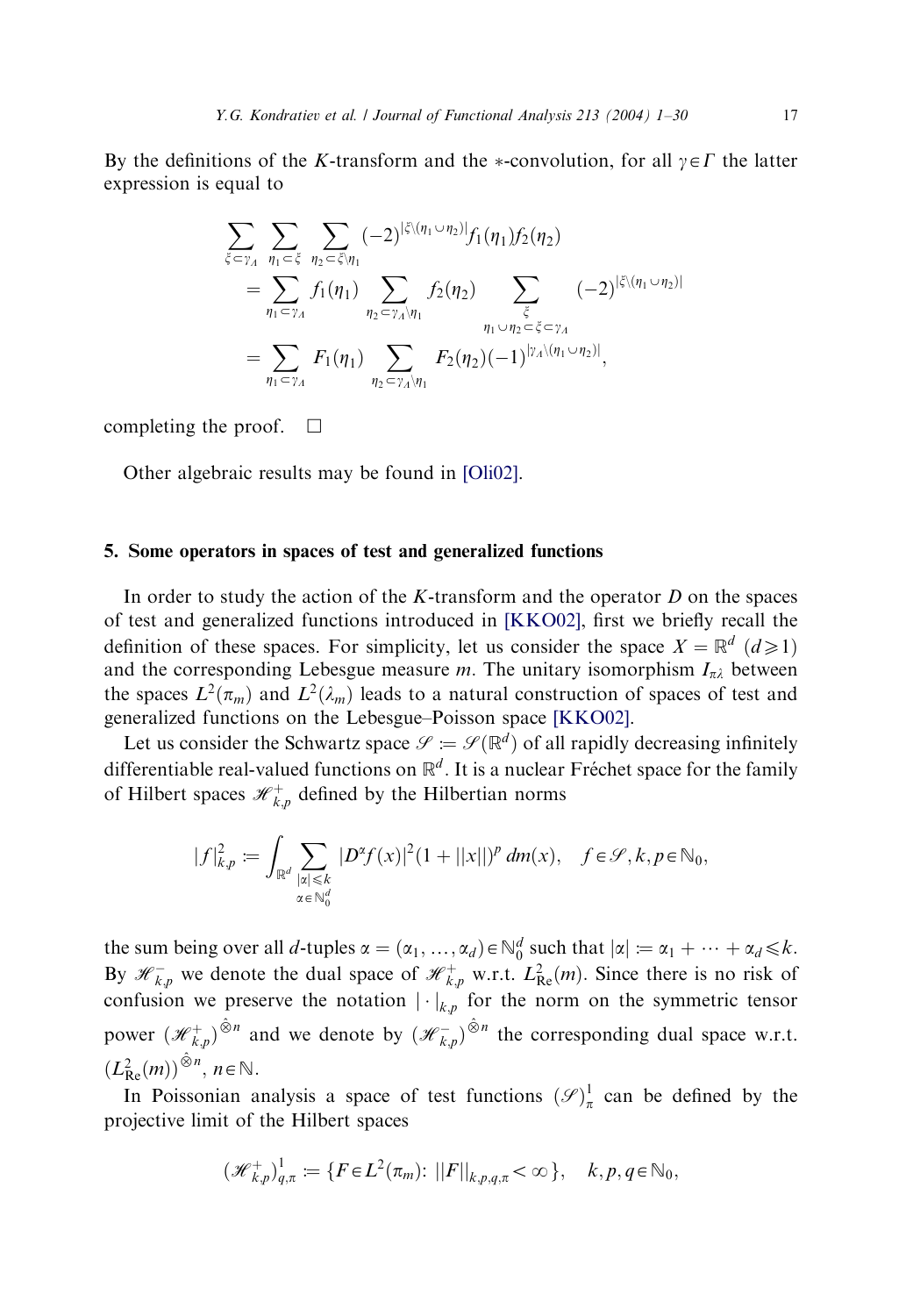where, for each  $F = \sum_{n=0}^{\infty} \langle C_n^{\sigma}, f^{(n)} \rangle \in L^2(\pi_m)$ ,

$$
||F||_{k,p,q,\pi}^{2} := \sum_{n=0}^{\infty} 2^{nq} (n!)^{2} |f^{(n)}|_{k,p}^{2}.
$$

Therefore, by the general duality theory, the dual space  $(\mathscr{S})_{\pi}^{-1}$  of  $(\mathscr{S})_{\pi}^{1}$  w.r.t.  $L^{2}(\pi_{m})$ is given by the inductive limit of the dual spaces  $(\mathscr{H}_{k,p}^{-})_{-q,\pi}^{-1}$  of  $(\mathscr{H}_{k,p}^{+})_{q,\pi}^{1}$  (w.r.t.  $L^2(\pi_m)$ ).

The chaos decomposition provides a natural decomposition of the elements of the dual space  $\mathscr{P}_n'(\mathscr{D}')$  of  $\mathscr{P}(\mathscr{D}')$  (w.r.t.  $L^2(\pi_m)$ ). For each  $\psi^{(n)} \in \mathscr{D}_{\mathbb{C}}'^{\hat{\otimes}n}$  there exists a unique distribution in  $\mathcal{P}_n'(\mathcal{D}')$ , denoted by  $\langle \psi^{(n)}, C_n^{\sigma} \rangle$ , acting on smooth continuous polynomials  $\Phi = \sum_{n=0}^{N} \langle C_n^{\sigma}, \varphi^{(n)} \rangle$  by

$$
\langle \langle \langle \psi^{(n)}, C_n^{\sigma} \rangle, \Phi \rangle \rangle_{\pi} = n! \langle \psi^{(n)}, \varphi^{(n)} \rangle.
$$

Here the dual pairing  $\langle \cdot, \cdot \rangle$  is the bilinear extension of the inner product on  $L^2(\mathbb{R}^{dn}, m^{\otimes n})$  and  $\langle \langle \cdot, \cdot \rangle \rangle_{\pi}$  denotes the bilinear dual pairing between  $\mathcal{P}_{\pi}'(\mathcal{D}')$  and  $\mathcal{P}(\mathcal{D}')$  which extends the sessapilinear inner product on  $L^2(\pi)$ .  $\mathscr{P}(\mathscr{D}')$  which extends the sesquilinear inner product on  $L^2(\pi_m)$ :

$$
\langle \langle F, \Phi \rangle \rangle_{\pi} = (F, \bar{\Phi})_{L^2(\pi_m)}, \quad F \in L^2(\pi_m), \Phi \in \mathcal{P}(\mathcal{D}'), \tag{5.1}
$$

where  $\bar{\Phi}$  is the complex conjugate function of  $\Phi$ .

Therefore, any element  $\Psi \in \mathcal{P}_{\pi}'(\mathcal{D}')$  has a unique decomposition of the form

$$
\varPsi=\sum_{n=0}^\infty\ \big\langle\,\psi^{(n)},C_n^\sigma\,\big\rangle
$$

and we have

$$
\langle \langle \Psi, \Phi \rangle \rangle_{\pi} = \sum_{n=0}^{\infty} n! \langle \psi^{(n)}, \varphi^{(n)} \rangle,
$$

for all  $\Phi \in \mathcal{P}(\mathcal{D}')$  (see [\[KSS97,KSWY98\]](#page-28-0) for more details and proofs). Thus, we obtain  $\mathcal{P}(\mathcal{D}') \subset L^2(\pi_m) \subset \mathcal{P}_\pi'(\mathcal{D}')$  and the elements of  $\mathcal{P}_\pi'(\mathcal{D}')$  are generalized functions on  $\mathscr{D}'$ . Moreover, since  $\mathscr{P}(\mathscr{D}') \subset (\mathscr{S})^1_\pi$ , the space  $(\mathscr{S})^{-1}_\pi$  may be regarded as a subspace of  $\mathcal{P}_{\pi}(\mathcal{D}')$  and hence we obtain the following extended chain of spaces:

$$
\mathscr{P}(\mathscr{D}') \subset (\mathscr{S})^1_\pi \subset L^2(\pi_m) \subset (\mathscr{S})^{-1}_\pi \subset \mathscr{P}_\pi'(\mathscr{D}').
$$

The corresponding bilinear dual pairing is given by  $\langle \langle \cdot, \cdot \rangle \rangle_{\pi}$  as described in (5.1).

To introduce spaces of test and generalized functions in Lebesgue–Poisson analysis, let us consider the family of Hilbert spaces  $(\mathcal{H}^+_{k,p})^1_{q,\lambda} := I_{\pi\lambda}((\mathcal{H}^+_{k,p})^1_{q,\pi})$  with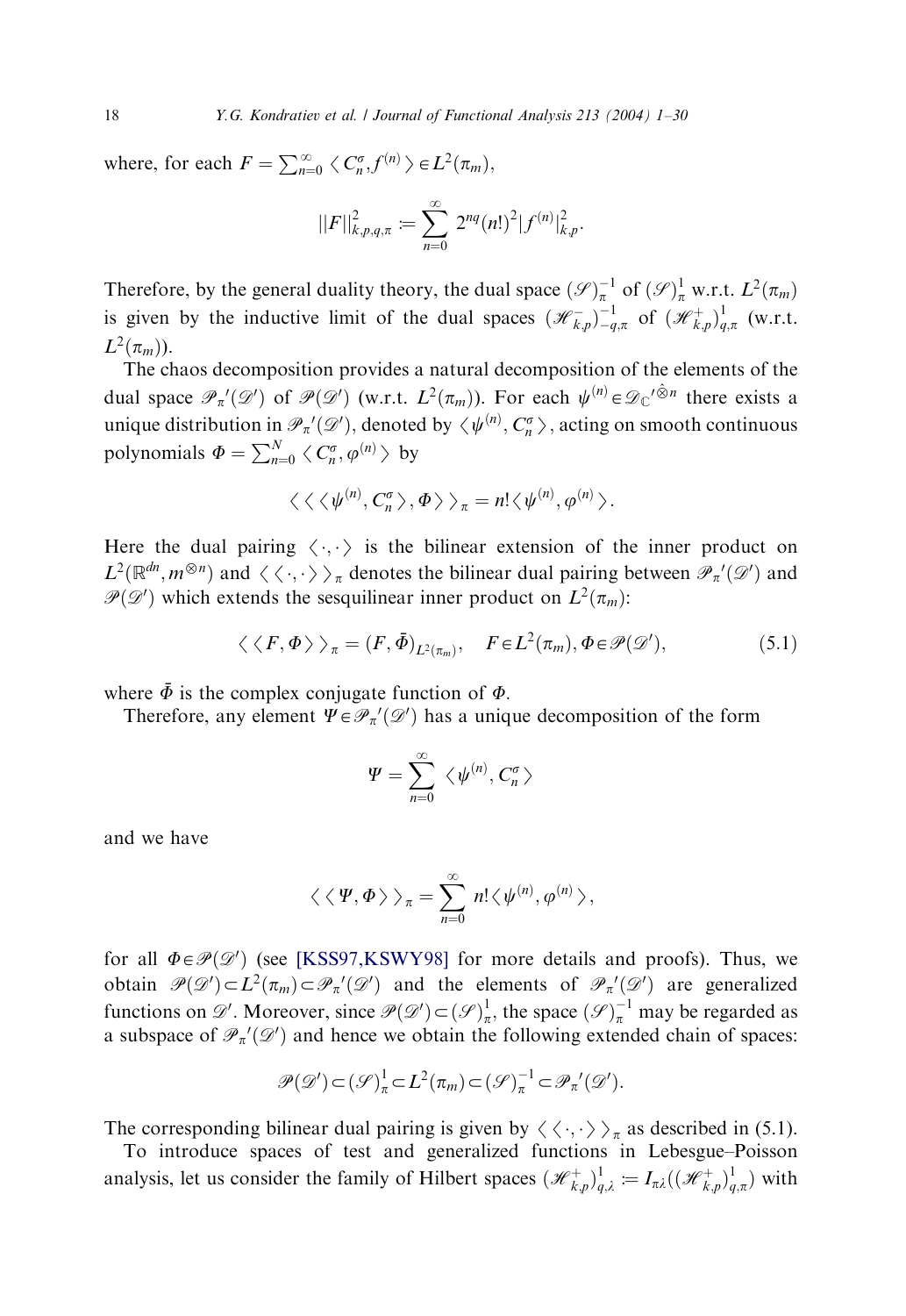the natural Hilbertian norms given by

$$
||G||_{k,p,q,\lambda}^2 := \sum_{n=0}^{\infty} 2^{nq} |G^{(n)}|_{k,p}^2, \quad G^{(n)} = G|_{\Gamma_X^{(n)}}.
$$

A space of test functions  $(\mathscr{S})^1_\lambda$  is defined by the projective limit of  $(\mathscr{H}^+_{k,p})^1_{q,\lambda}$  and the general duality theory yields that the dual space  $(\mathscr{S})_{\lambda}^{-1}$  of  $(\mathscr{S})_{\lambda}^{1}$  (w.r.t.  $L^{2}(\lambda_{m})$ ) is given by the inductive limit of the dual spaces  $(\mathcal{H}_{k,p}^{-})_{-q,\lambda}^{-1}$  of  $(\mathcal{H}_{k,p}^{+})_{q,\lambda}^{1}$  (w.r.t.  $L^{2}(\lambda_{m})$ ).

Note that as a direct consequence of this construction, for any  $k, p, q \in \mathbb{N}_0$ ,  $I_{\pi\lambda}$ :  $(\mathcal{H}_{k,p}^+)_{{q,\pi}}^1 \to (\mathcal{H}_{k,p}^+)_{{q,\lambda}}^1$  is a unitary isomorphism. Therefore, the mapping  $I_{\pi\lambda}$  can be extended to the space  $(\mathcal{H}_{k,p}^{-})_{-q,\pi}^{-1}$  and the extended mapping, also denoted by  $I_{\pi\lambda}$ , maps  $(\mathcal{H}_{k,p}^-)^{-1}_{-q,\pi}$  onto  $(\mathcal{H}_{k,p}^-)^{-1}_{-q,\lambda}$ . The dual pairing between  $(\mathcal{S})^{-1}_{\lambda}$  and  $(\mathcal{S})^1_{\lambda}$  is realized as an extension of the inner product on  $L^2(\lambda_m)$ , i.e.,

$$
\langle \langle G, F \rangle \rangle_{\lambda} = (G, \bar{F})_{L^2(\lambda_m)}, \quad G \in (\mathcal{S})^1_{\lambda}, F \in L^2(\lambda_m).
$$

Furthermore, we have a natural decomposition  $(\Psi^{(n)})_{n=0}^{\infty}$  for generalized functions  $\Psi \in (\mathscr{S})_{\lambda}^{-1}$  in such a way that for all  $G \in (\mathscr{S})_{\lambda}^{1}$  the following equality holds:

$$
\langle \langle \Psi, G \rangle \rangle_{\lambda} = \sum_{n=0}^{\infty} \frac{1}{n!} \langle \Psi^{(n)}, G^{(n)} \rangle.
$$

See [\[KKO02\]](#page-28-0) for more details.

Theorem 5.1. We have

$$
K: (\mathcal{S})^1_\lambda \to (\mathcal{S})^1_\pi
$$

continuously.

The proof of this result follows as a consequence of the next lemma.

**Lemma 5.2.** For each k,  $q \in \mathbb{N}_0$  and  $p \geq d + 1$ , the following estimate of norms holds:

$$
||KG||_{k,p,q,\pi}^{2} \leq ||e_{\lambda}((1+||\cdot||)^{-p})||_{L^{1}(\lambda_{m})}||G||_{k,p,q+1,\lambda}^{2}, \quad G \in (\mathcal{S})_{\lambda}^{1}.
$$

**Proof.** For all  $G \in B_{bs}(\Gamma_0)$  such that  $G^{(n)} \in \mathcal{D}_{\mathbb{C}}^{\hat{\otimes}n}$ ,  $n \in \mathbb{N}$ , we have  $(KG)(\gamma) =$  $\sum_{n=0}^{\infty} (KG^{(n)})(\gamma)$ . Thus, by Corollary 2.10, KG has the chaos decomposition given by

$$
KG = \sum_{n=0}^{\infty} \left\langle C_n^{\sigma}, \sum_{j=0}^{\infty} \frac{1}{n!j!} \int_{\Gamma_{\mathbb{R}^d}^{(j)}} G^{(n+j)}(\{\cdot, \ldots, \cdot, y_1, \ldots, y_j\}) dm^{(j)}(\{y_1, \ldots, y_j\}) \right\rangle.
$$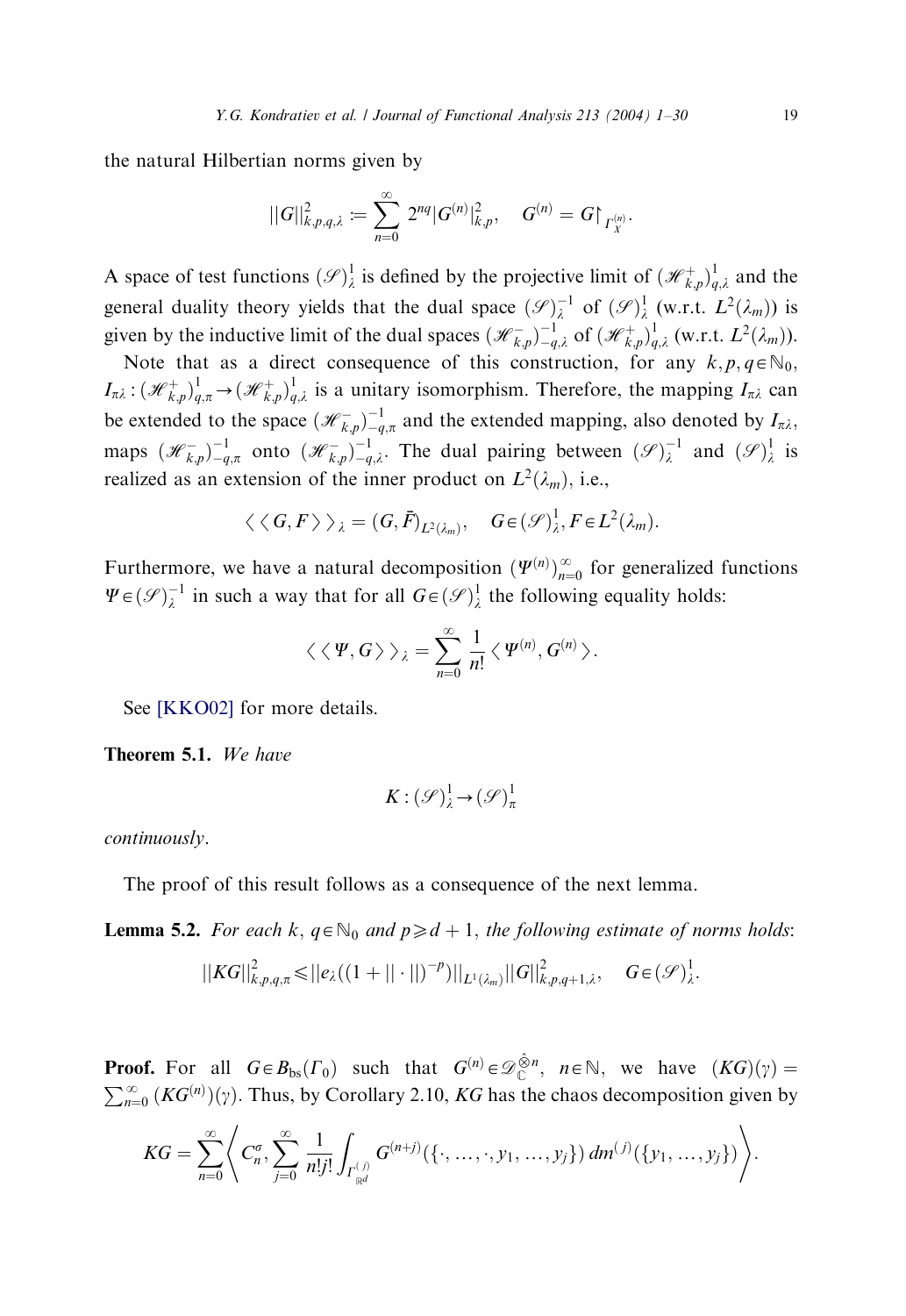In order to estimate the norm  $\|\cdot\|_{k,p,q,\pi}$  of KG, let us first compute the integral which appears in the definition of this norm. For simplicity, in the sequel we use the notation  $dm({x_i}_{i=1}^n)$  for  $dm^{(n)}({x_1},...,x_n)$ , and we set  $dm({x_i}_{i=1}^0) = 1$ . By the Cauchy–Schwarz inequality, for each  $k \in \mathbb{N}_0$ ,  $n \in \mathbb{N}$ , and  $\alpha = (\alpha_1, \dots, \alpha_n) \in \mathbb{N}_0^{dn}$ ,  $|\alpha| \leq k$ , we obtain

$$
\int_{\Gamma_{\mathbb{R}^d}^{(n)}} \left| \sum_{j=0}^{\infty} \frac{1}{n!j!} \int_{\Gamma_{\mathbb{R}^d}^{(j)}} (D_x^{\alpha} G^{(n+j)}) (\{x_1, \ldots, x_n, y_1, \ldots, y_j\}) dm (\{y_i\}_{i=1}^j) \right|^2
$$
\n
$$
\times \prod_{i=1}^n (1+||x_i||)^p dm (\{x_i\}_{i=1}^n)
$$
\n
$$
\leq \int_{\Gamma_{\mathbb{R}^d}^{(n)}} \left( \sum_{j=0}^{\infty} \frac{1}{n!j!} \int_{\Gamma_{\mathbb{R}^d}^{(j)}} |(D_x^{\alpha} G^{(n+j)}) (\{x_1, \ldots, x_n, y_1, \ldots, y_j\})|
$$
\n
$$
\times \prod_{i=1}^j (1+||y_i||)^{\frac{p}{2}} \prod_{i=1}^j (1+||y_i||)^{-\frac{p}{2}} dm (\{y_i\}_{i=1}^j) \right)^2 \prod_{i=1}^n (1+||x_i||)^p dm (\{x_i\}_{i=1}^n)
$$
\n
$$
\leq \frac{1}{(n!)^2} \exp \left( \int_{\mathbb{R}^d} (1+||x||)^{-p} dm(x) \right)
$$
\n
$$
\times \sum_{j=0}^{\infty} \frac{1}{j!} \int_{\Gamma_{\mathbb{R}^d}^{(n+j)}} |(D^{\alpha'} G^{(n+j)}) (\{x_1, \ldots, x_{n+j}\})|^2
$$
\n
$$
\times \prod_{i=1}^{n+j} (1+||x_i||)^p dm (\{x_i\}_{i=1}^{n+j}),
$$

where  $\alpha' := (\alpha_1, \dots, \alpha_n, 0, \dots, 0) \in \mathbb{N}_0^{d(n+j)}$  and the integral  $\int_{\mathbb{R}^d} (1 + ||x||)^{-p} dm(x)$  is finite if and only if  $p \ge d + 1$ . Then, the exponential of this integral coincides with the  $L^1(\lambda_m)$ -norm of the coherent state corresponding to the function  $(1 + ||\cdot||)^{-p}$  (cf.  $(2.5)$ .

Therefore for  $p\geq d+1$  we have

$$
||KG||_{k,p,q,\pi}^{2} \leq ||e_{\lambda}((1+||\cdot||)^{-p})||_{L^{1}(\lambda_{m})} \sum_{n=0}^{\infty} 2^{nq} \sum_{j=0}^{\infty} \frac{1}{j!} |G^{(n+j)}|_{k,p}^{2}.
$$

To estimate the above sums, note that

$$
\sum_{m=0}^{\infty} |G^{(m)}|_{k,p}^2 \sum_{n=0}^m 2^{nq} \frac{1}{(m-n)!} \leq \sum_{m=0}^{\infty} 2^{mq} |G^{(m)}|_{k,p}^2 \sum_{n=0}^m \frac{1}{(m-n)!}
$$
  

$$
\leq \sum_{m=0}^{\infty} 2^{m(q+1)} |G^{(m)}|_{k,p}^2 = ||G||_{k,p,q+1,\lambda}^2.
$$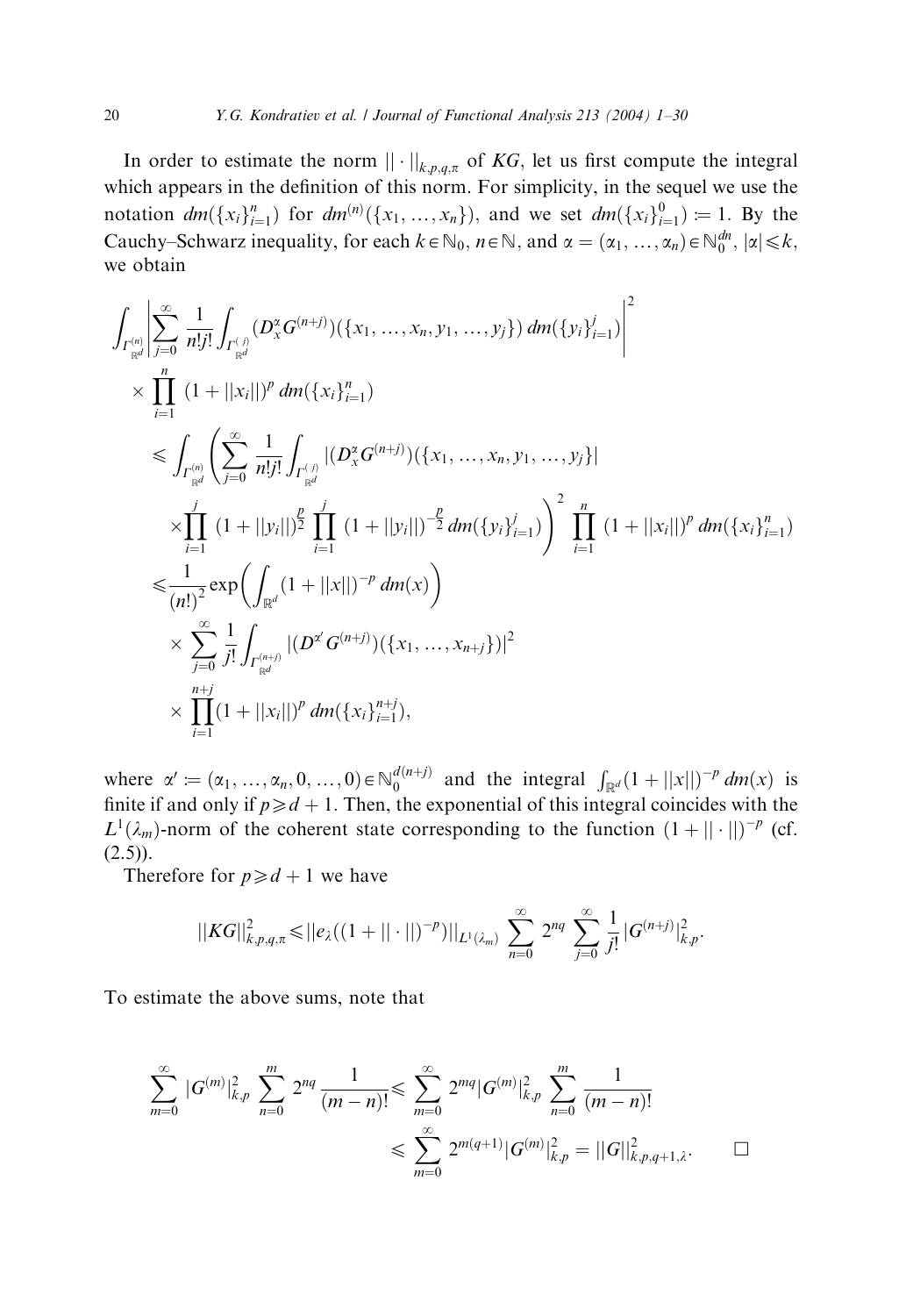**Remark 5.3.** For each  $l \in \mathbb{N}$ , a similar computation yields

$$
||G||_{L^{1}(\lambda_{lm})} \leq ||e_{\lambda}(l(1+||\cdot||)^{-p})||_{L^{1}(\lambda_{m})}^{1/2}||G||_{0,p,q+l-1,\lambda},
$$

that is, the condition  $p\geq d+1$  postulated in Lemma 5.2 is an integrability condition for test functions in  $(\mathscr{S})^1_{\lambda}$ .

**Corollary 5.4.** If k,  $q \in \mathbb{N}_0$  and  $p \geq d+1$ , then

$$
(\mathcal{H}_{k,p}^+)^1_{q+2,\lambda} \subset D((\mathcal{H}_{k,p}^+)^1_{q+1,\lambda}) \subset (\mathcal{H}_{k,p}^+)^1_{q,\lambda}.
$$

As a consequence, D continuously maps the space  $(\mathscr{S})^1_\lambda$  into itself.

**Proof.** In view of Theorem 2.7, for all  $G \in B_{bs}(\Gamma_0)$  one has

$$
||DG||_{k,p,q,\lambda}=||I_{\lambda\pi}(DG)||_{k,p,q,\pi}=||KG||_{k,p,q,\pi},
$$

proving the inclusion

$$
D((\mathcal{H}_{k,p}^+)_{{q+1},\lambda}^1)\subset(\mathcal{H}_{k,p}^+)_{{q,\lambda}}^1
$$

by an application of Lemma 5.2. On the other hand, we have

$$
|(D^{-1}G)^{(n)}(\{x_1,\ldots,x_n\})|\leq (D|G|)^{(n)}(\{x_1,\ldots,x_n\}).
$$

Thus the same estimates as before yield  $D^{-1}((\mathcal{H}_{k,p}^+)^1_{q+1,\lambda}) \subset (\mathcal{H}_{k,p}^+)^1_{q,\lambda}$ . According to Proposition 2.5 and Remark 5.3, this implies  $(\mathcal{H}_{k,p}^+)^1_{q+1,\lambda} \subset D((\mathcal{H}_{k,p}^+)^1_{q,\lambda})$ .  $\square$ 

**Remark 5.5.** This proof also shows that the operator  $D^{-1}$  continuously maps  $(\mathscr{S})^1_{\lambda}$ into itself.

Corollary 5.4 allows us to define the adjoint operator  $D^*$  of D on the space of generalized functions  $(\mathscr{S})_{\lambda}^{-1}$ . Similarly Theorem 5.1 leads to the following definition of the adjoint operator  $K^+$  of the K-transform on generalized functions. Note that also heuristically  $K^+ \neq K^*$ , cf. Section 6.

**Definition 5.6.** (i) For each  $\Psi \in (\mathcal{S})_{\lambda}^{-1}$ ,  $D^* \Psi$  is the unique element of  $(\mathcal{S})_{\lambda}^{-1}$ such that

$$
\forall G \in (\mathscr{S})^1_\lambda, \quad \langle \langle D^* \Psi, G \rangle \rangle_\lambda := \langle \langle \Psi, DG \rangle \rangle_\lambda.
$$

(ii) For each  $\Psi \in (\mathcal{S})_{\pi}^{-1}$ ,  $K^+ \Psi$  is the unique element of  $(\mathcal{S})_{\lambda}^{-1}$  such that

$$
\forall G \in (\mathscr{S})^1_\lambda, \quad \langle \langle K^+ \Psi, G \rangle \rangle_\lambda := \langle \langle \Psi, KG \rangle \rangle_\pi.
$$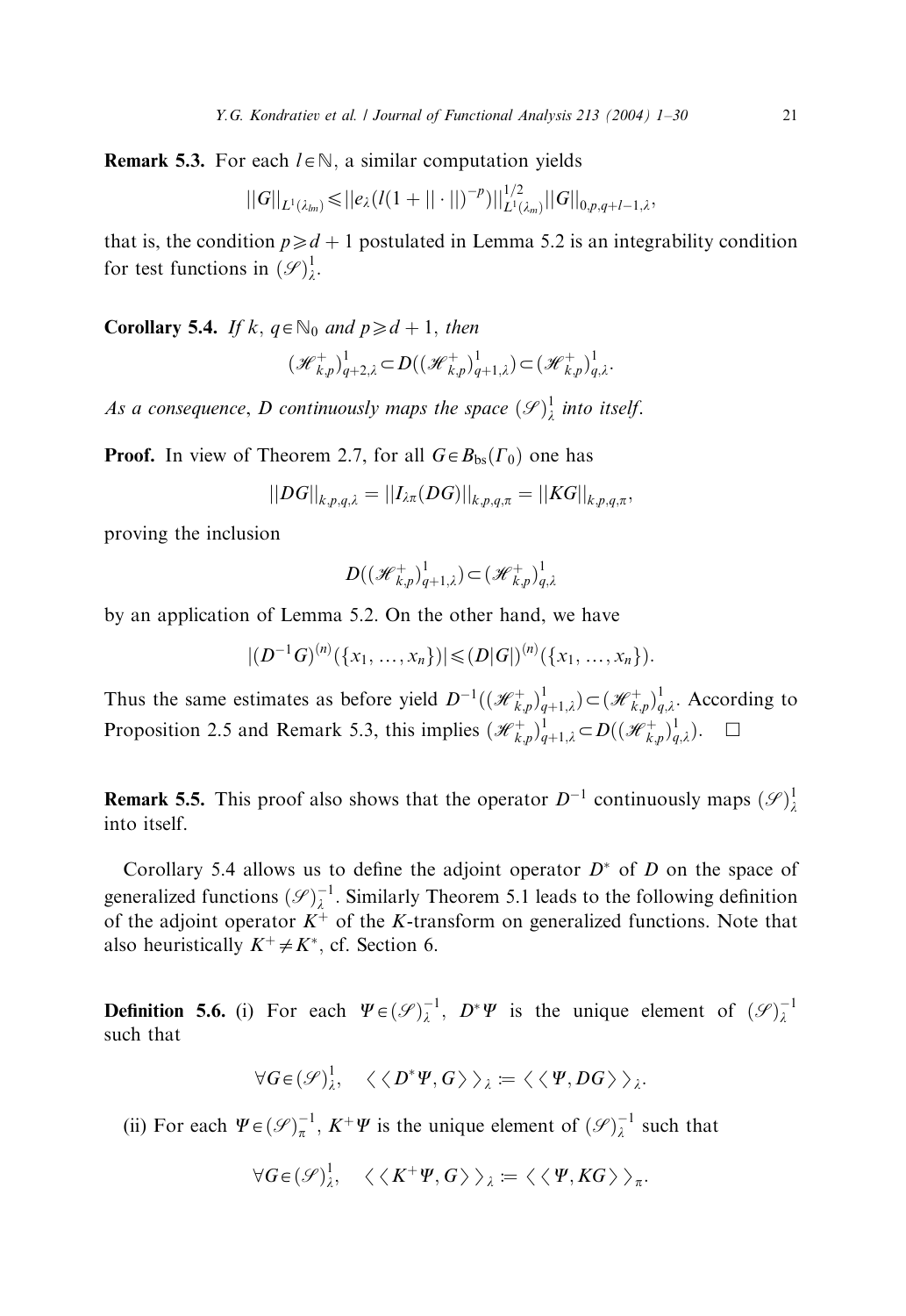Moreover, by Theorem 5.1 and its corollary, we can state the following result for generalized functions.

Corollary 5.7. The operators

$$
D^* : (\mathcal{S})_\lambda^{-1} \to (\mathcal{S})_\lambda^{-1} \quad \text{and} \quad K^+ : (\mathcal{S})_\pi^{-1} \to (\mathcal{S})_\lambda^{-1}
$$

are continuous.

Remark 5.8. The estimates of norms in the proofs of Lemma 5.2 and Corollary 5.4 show, in particular, that with  $r = (1 + || \cdot ||)^{-p}$   $(p \ge d + 1)$  and  $k = q = 0$  one has

$$
D^*: L^2(\Gamma_0, \lambda_{2rm}) \to L^2(\Gamma_0, \lambda_{rm})
$$

continuously. The action of  $D^*$  on elements  $G \in L^2(\Gamma_0, \lambda_{2rm})$  is given by

$$
(D^*G)(\eta)=\sum_{\xi\subset\eta}G(\xi)=(G*e_\lambda(1))(\eta),\quad \lambda_m-\text{a.a. }\eta\in\Gamma_0,
$$

which coincides with  $(KG) \upharpoonright_{\Gamma_0} (\eta)$  for  $G \in B_{bs}(\Gamma_0)$  [\[Oli02\].](#page-29-0)

**Remark 5.9.** In a similar way, for each  $\Psi \in (\mathcal{S})_\lambda^{-1}$  we can also define  $D^{*^{-1}} \Psi \in (\mathcal{S})_\lambda^{-1}$ :

$$
\forall G \in (\mathscr{S})^1_\lambda, \quad \langle \langle D^{*^{-1}} \Psi, G \rangle \rangle_\lambda \coloneqq \langle \langle \Psi, D^{-1} G \rangle \rangle_\lambda.
$$

The linear operator  $D^{*-1}$ :  $(\mathscr{S})_{\lambda}^{-1} \to (\mathscr{S})_{\lambda}^{-1}$  is continuous. Furthermore, under the conditions of Remark 5.8 one has  $D^{*^{-1}}$ :  $L^2(\Gamma_0, \lambda_{2rm}) \rightarrow L^2(\Gamma_0, \lambda_{rm})$  and for each  $G \in L^2(\Gamma_0, \lambda_{2rm})$ 

$$
(D^{*^{-1}}G)(\eta) = \sum_{\xi \subset \eta} (-1)^{|\eta\rangle \xi|} G(\xi) = (G * e_{\lambda}(-1))(\eta), \quad \lambda_m - \text{a.a. } \eta \in \Gamma_0.
$$

**Remark 5.10.** The operators  $D^*$  and  $D^{*-1}$  can be also described by creation operators  $a_{\lambda}^{+}(h)$  on the Lebesgue–Poisson space, see e.g. [\[KKO02, Section 6.4\]](#page-28-0), namely, Theorem 6.19 therein for more details and proofs. For each  $G \in B_{bs}(\Gamma_0)$ ,

$$
D^*G = e^{a_{\lambda}^+(1)}G, \quad D^{*-1}G = e^{a_{\lambda}^+(-1)}G,
$$

where for each  $h \in L^2_{\text{Re}}(m)$  and all  $G \in B_{\text{bs}}(\Gamma_0)$ 

$$
(a_\lambda^+(h)G)(\eta) := \sum_{x \in \eta} G(\eta \setminus \{x\})h(x), \quad \lambda_m - \text{a.a. } \eta \in \Gamma_0.
$$

This exponential representation using the operator  $a_{\lambda}^{+}(1)$  was already used in statistical mechanics for the study of the BBGKY hierarchy, see e.g. [\[GMP89\].](#page-28-0)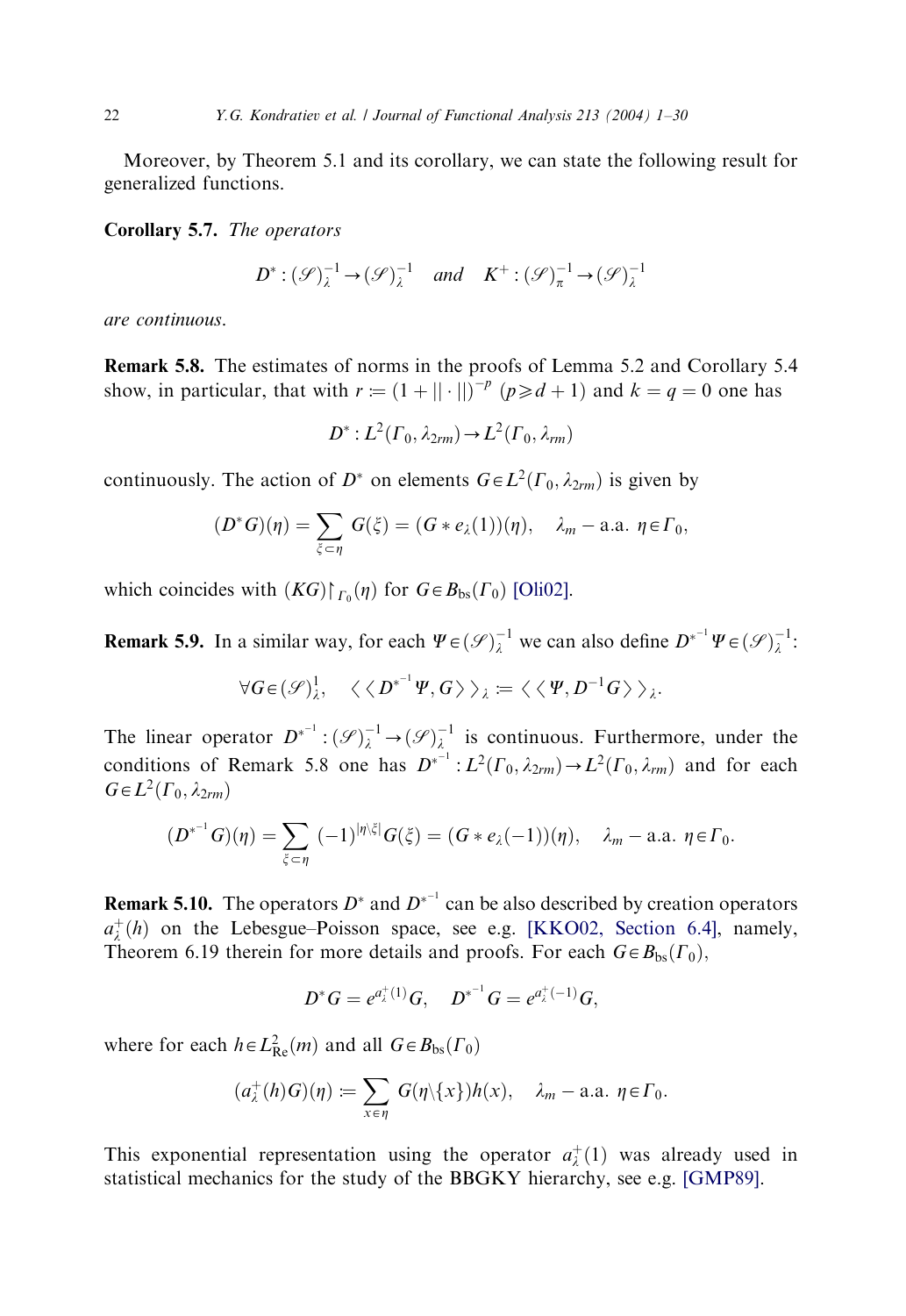## 6. Correlation functions and the chaos decomposition

This section begins by recalling two formulas well-known in statistical mechanics, see e.g. [\[Rue70\]](#page-29-0), and in the theory of point processes, see e.g. [\[DVJ88\].](#page-28-0) Often they are considered as definitions. In the sequel, given a probability measure  $\tau$  on  $\Gamma$ , we denote by  $\tau \circ p_A^{-1}$  the image measure on the space  $\Gamma_A$  under the mapping  $p_A : \Gamma \to \Gamma_A$  defined by  $p_A(\gamma) = \gamma_A$ ,  $\gamma \in \Gamma$ , i.e., the projection of  $\tau$ onto  $\Gamma_{\Lambda}$ .

**Proposition 6.1.** (i) Let  $\mu \in \mathcal{M}_{\text{fm}}^1(\Gamma)$  be a measure which is locally absolutely continuous w.r.t.  $\pi_m$ , i.e., for all  $\Lambda \in \mathcal{B}_c(\mathbb{R}^d)$  the measure  $\mu^A := \mu \circ p_A^{-1}$  is absolutely continuous w.r.t.  $\pi_m^A \coloneqq \pi_m \circ p_A^{-1}$ . Then,  $\rho_\mu = K^* \mu$  is absolutely continuous w.r.t.  $\lambda_m$ . Furthermore, for all  $\Lambda \in \mathscr{B}_c(\mathbb{R}^d)$  we have

$$
k_{\mu}(\eta) := \frac{d\rho_{\mu}}{d\lambda_m}(\eta) = \int_{\Gamma_A} \frac{d\mu^A}{d\pi_m^A}(\gamma \cup \eta) d\pi_m^A(\gamma) \quad \text{for } \lambda_m - a.a. \ \eta \in \Gamma_A.
$$

The density  $k_{\mu}$  is called the correlation function corresponding to the measure  $\mu$ .

(ii) Let  $\mu \in \mathcal{M}^1_{\text{fm}}(\Gamma)$  be given. Assume that  $\int_{\Gamma_A} 2^{|\eta|} d\rho_{\mu}(\eta) < \infty$  for all  $\Lambda \in \mathcal{B}_c(\mathbb{R}^d)$ . If  $\rho_{\mu}$  is absolutely continuous w.r.t.  $\lambda_m$ , then  $\mu$  is locally absolutely continuous w.r.t.  $\pi_m$ and for all  $\Lambda \in \mathcal{B}_c(\mathbb{R}^d)$ 

$$
\frac{d\mu^{\Lambda}}{d\pi_m^{\Lambda}}(\gamma) = e^{m(\Lambda)} \int_{\Gamma_{\Lambda}} (-1)^{|\eta|} k_{\mu}(\gamma \cup \eta) d\lambda_m(\eta) \quad \text{for } \pi_m^{\Lambda} - a.a. \ \gamma \in \Gamma_{\Lambda}.
$$

For the proof see e.g. [\[KK02\]](#page-28-0).

Our aim now is to derive an explicit formula for the chaos decomposition of the correlation function  $k_{\mu}$  defined in Proposition 6.1 using Theorem 2.7. In view of Section 5, more generally, one may obtain such a formula for the so-called correlation generalized functions (Definition 6.2).

Let us consider a measure  $\mu \in \mathcal{M}^1_{\text{fm}}(\Gamma)$  such that the linear functional

$$
(\mathcal{S})^1_{\pi} \ni \Phi \mapsto \int_{\Gamma} \Phi(\gamma) \, d\mu(\gamma) \in \mathbb{C}
$$

is continuous. In this case, there exists a (unique) generalized function  $R_\mu \in (\mathcal{S})_\pi^{-1}$ such that

$$
\forall \Phi \in (\mathscr{S})^1_{\pi}, \quad \langle \langle R_{\mu}, \Phi \rangle \rangle_{\pi} = \int_{\Gamma} \Phi(\gamma) d\mu(\gamma).
$$

In the sequel, we use the notation  $d\mu = R_{\mu} d\pi_{m}$  or  $R_{\mu} = \frac{d\mu}{d\pi_{m}}$  in the sense of generalized Radon–Nikodym derivatives introduced, e.g., in [\[BK88, Vol. I\]](#page-28-0).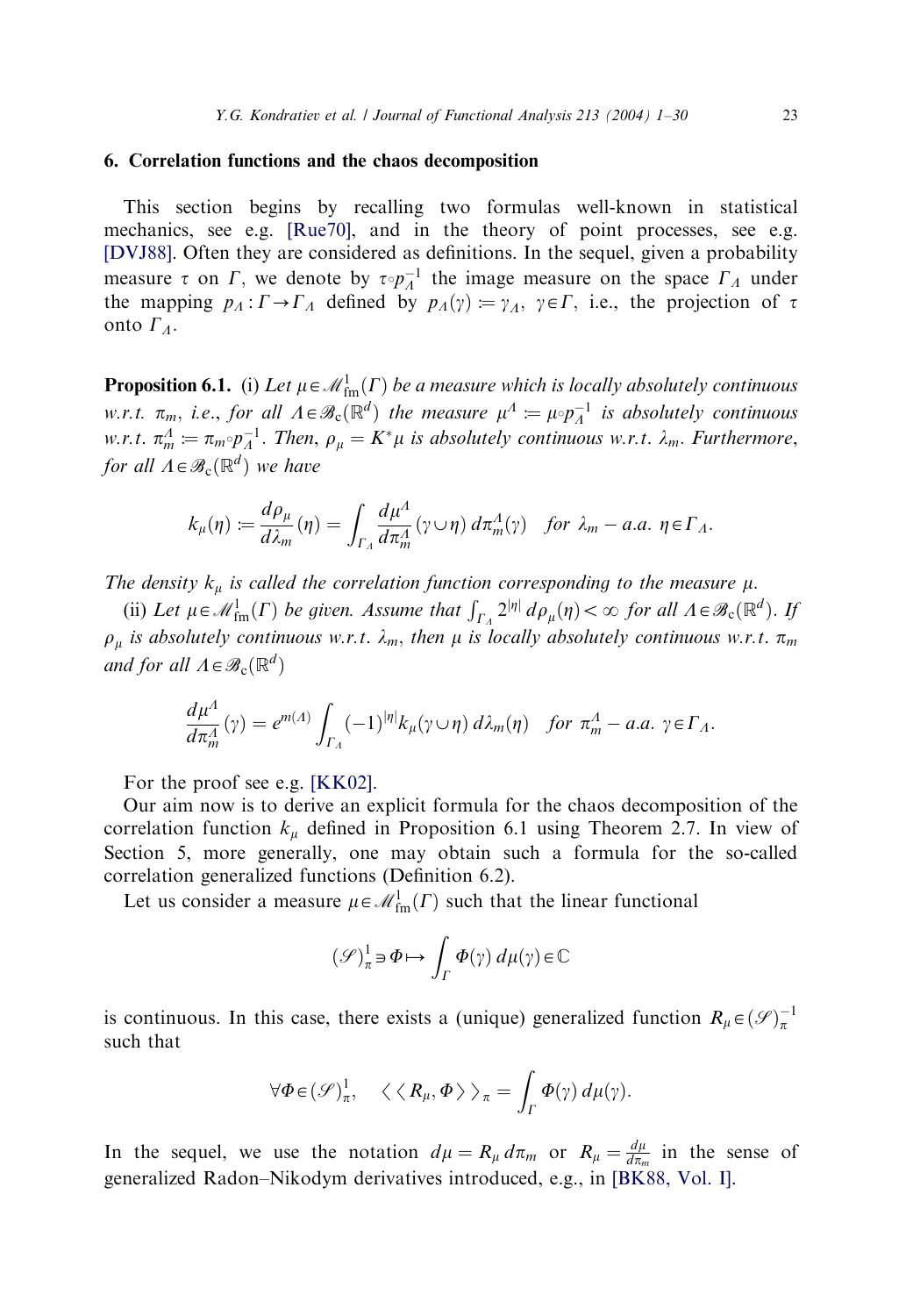**Definition 6.2.** Let  $\mu \in \mathcal{M}_{\text{fm}}^1(\Gamma)$  be given. If  $d\mu = R_\mu d\pi_m$  for some  $R_\mu \in (\mathcal{S})_\pi^{-1}$ , then the generalized function  $k_{\mu} := K^{+} R_{\mu} \in (\mathscr{S})_{\lambda}^{-1}$  is called the correlation generalized function corresponding to  $\mu$ .

**Remark 6.3.** Under the conditions of Definition 6.2, the correlation measure  $\rho_{\mu}$ corresponding to  $\mu$  is given by  $d\rho_{\mu} = k_{\mu} d\lambda_{m}$  in the sense of generalized functions. Indeed, by the definitions of  $K^+$  and  $k_{\mu}$ , for all  $G \in (\mathcal{S})^1_{\lambda}$  we have

$$
\int_{\Gamma_0} (KG)(\gamma) \, d\mu(\gamma) = \langle \langle R_\mu, KG \rangle \rangle_{\pi} = \langle \langle k_\mu, G \rangle \rangle_{\lambda}
$$

and the assertion follows by the definition of the correlation measure  $\rho_{\mu}$ .

It is then clear that the generalized functions  $R_{\mu}$  and  $k_{\mu}$  are a generalization of the densities  $\frac{d\mu^4}{d\pi_m^4}$  and  $k_\mu$  postulated in Proposition 6.1.

Given a  $\mu \in \mathcal{M}^1_{\text{fm}}(\Gamma)$  such that  $d\mu = R_\mu d\pi_m$  with  $R_\mu \in (\mathcal{S})^{-1}_\pi$ , let us now consider the generalized function  $r_{\mu} \in (\mathcal{S})_{\lambda}^{-1}$  defined by

$$
r_{\mu} := I_{\pi\lambda} R_{\mu}.\tag{6.1}
$$

A straightforward computation using Theorem 2.7 yields

$$
k_{\mu}=K^+R_{\mu}=D^*(I_{\pi\lambda}R_{\mu})=D^*r_{\mu}.
$$

Furthermore, we can deduce an explicit formula for the chaos decomposition of  $k_{\mu}$ and  $r_\mu$ .

**Theorem 6.4.** For each  $n \in \mathbb{N}$  we have the following equalities:

$$
k_{\mu}^{(n)} = \sum_{k \le n} {n \choose k} r_{\mu}^{(k)}
$$
 (6.2)

and

$$
r_{\mu}^{(n)} = \sum_{k \le n} (-1)^{n-k} {n \choose k} k_{\mu}^{(k)}
$$
 (6.3)

in the sense of generalized functions, i.e., for all  $G \in (\mathscr{S})^1_\lambda$ 

$$
\langle k_{\mu}^{(n)}, G^{(n)} \rangle = \left\langle \sum_{k \leq n} \binom{n}{k} r_{\mu}^{(k)} \hat{\otimes} \mathcal{I}_{n-k}, G^{(n)} \right\rangle \tag{6.4}
$$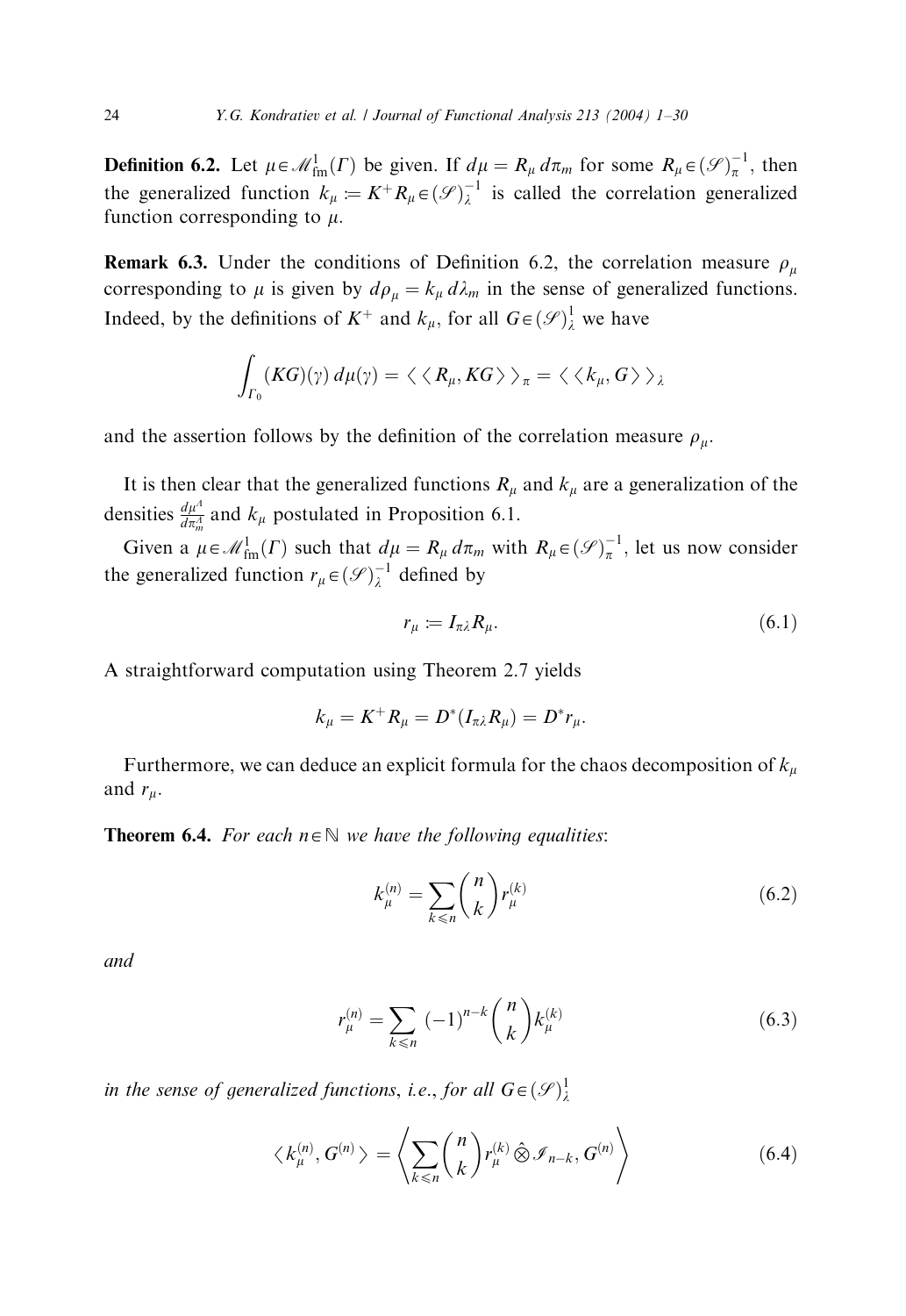and

$$
\langle r_{\mu}^{(n)}, G^{(n)} \rangle = \left\langle \sum_{k \leq n} (-1)^{n-k} {n \choose k} k_{\mu}^{(k)} \hat{\otimes} \mathcal{I}_{n-k}, G^{(n)} \right\rangle, \tag{6.5}
$$

where  $\mathscr{I}_{n-k} \in {\mathscr{D}_\mathbb{C}}'^{\hat{\otimes} n-k}$  is the distribution corresponding to the function identically equal to  $1$ .

**Proof.** Since  $k_{\mu} = D^* r_{\mu}$ , for each  $n \in \mathbb{N}$  one has  $k_{\mu}^{(n)} = (D^* r_{\mu})^{(n)}$ . Therefore, for every  $G \in (\mathcal{S})^1_\lambda$  we have

$$
\langle k_{\mu}^{(n)}, G^{(n)} \rangle = \langle (D^* r_{\mu})^{(n)}, G^{(n)} \rangle,
$$

where the right-hand side (up to a factor  $n!$ ) is given by

$$
\langle \langle (D^*r_\mu)^{(n)}, G \rangle \rangle_{\lambda} = \langle \langle r_\mu, DG^{(n)} \rangle \rangle_{\lambda},
$$

which is equal to

$$
\sum_{k=0}^{n} \frac{1}{k!} \left\langle r_{\mu}^{(k)}, \frac{1}{(n-k)!} \int_{\Gamma_{\mathbb{R}^d}^{(n-k)}} G^{(n)}(\{\cdot, \ldots, \cdot, y_1, \ldots, y_{n-k}\}) dm^{(n-k)}(\{y_1, \ldots, y_{n-k}\}) \right\rangle
$$

according to  $(2.11)$ . In this way equality  $(6.4)$  is proved. The proof of equality  $(6.5)$  is done in a similar way by using the fact that  $r_{\mu} = D^{*^{-1}} k_{\mu}$ .  $\Box$ 

This result leads to an alternative description of Gibbs measures using  $r_{\mu}$ . For this purpose, we have first to introduce the framework of Gibbs measures.

Given a symmetric measurable function  $\phi : \mathbb{R}^d \times \mathbb{R}^d \to \mathbb{R} \cup \{+\infty\}$ , called a *pair* potential, let us consider the energy functional  $E: \Gamma_0 \to \mathbb{R} \cup \{+\infty\}$  defined by

$$
E(\eta) := \sum_{\{x,y\} \subset \eta} \phi(x,y), \quad E(\emptyset) := E(\{x\}) := 0
$$

and the *interaction energy*  $W(\eta, \gamma)$  *between*  $\eta \in \Gamma_0$  *and*  $\gamma \in \Gamma$  given by

$$
W(\eta, \gamma) := \begin{cases} \sum_{x \in \eta, y \in \gamma} \phi(x, y) & \text{if } \sum_{x \in \eta, y \in \gamma} |\phi(x, y)| < \infty \\ +\infty & \text{otherwise} \end{cases}
$$

 $W(\emptyset, \gamma) := W(\eta, \emptyset) := 0.$ 

**Definition 6.5.** A probability measure  $\mu$  on  $\Gamma$  is called a Gibbs measure corresponding to the potential  $\phi$ , the intensity measure m, and the inverse temperature  $\beta > 0$  if  $\mu$  fulfills the Ruelle equation, i.e., for all positive functions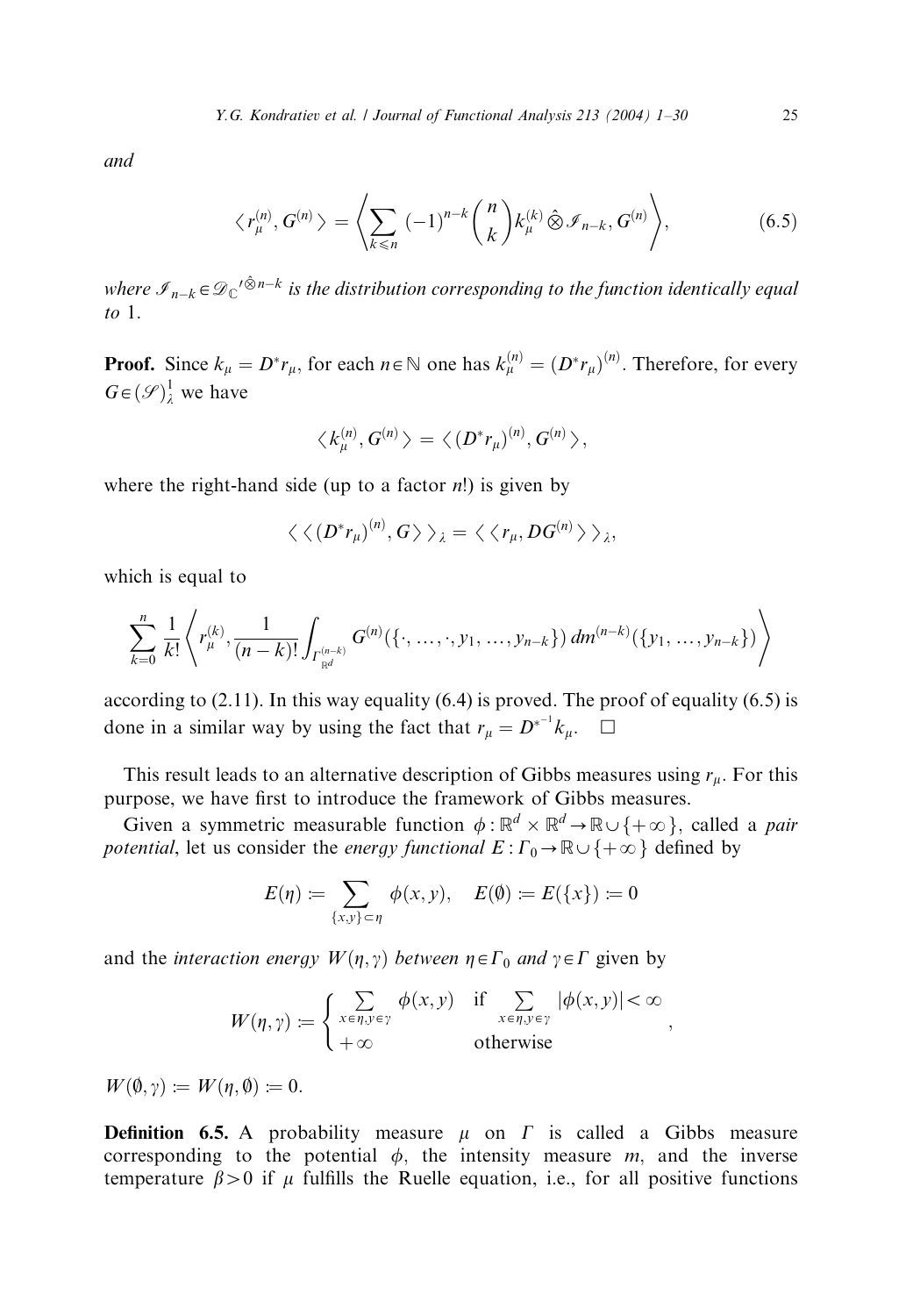$F \in L^0(\Gamma, \mathcal{B}(\Gamma))$  and all  $\Lambda \in \mathcal{B}_c(\mathbb{R}^d)$ ,

$$
\int_{\Gamma} F(\gamma) d\mu(\gamma) = \int_{\Gamma_A} \int_{\Gamma_{\mathbb{R}^d \setminus A}} F(\eta \cup \gamma) \exp(-\beta E(\eta) - \beta W(\eta, \gamma)) d\mu(\gamma) d\lambda_m(\eta).
$$

For translation invariant pair potentials  $\phi$  verifying the standard Ruelle conditions (RC) of translation invariance, stability (S), regularity (I), and lower regularity (which may be found in [\[Rue70\]](#page-29-0)), Ruelle proved in [\[Rue70\]](#page-29-0) the next result for Gibbs measures. For non-translation invariant pair potentials the same result was proved in [\[Kun99\]](#page-28-0).

**Proposition 6.6.** Let  $\mu \in \mathcal{M}_{\text{fm}}^1(\Gamma)$  be a measure locally absolutely continuous w.r.t. the Poisson measure  $\pi_m$  and such that the corresponding correlation function  $k_\mu$  fulfills the Ruelle bound, i.e.,

$$
\exists C_{\mathsf{R}} > 0, \quad k_{\mu}(\eta) \leqslant (C_{\mathsf{R}})^{|\eta|}, \quad \lambda_m - a.a. \ \eta \in \Gamma_0.
$$

Then,  $\mu$  is a Gibbs measure corresponding to a potential  $\phi$  fulfilling the (RC) conditions if and only if  $k_{\mu}$  is a solution of the Mayer–Montroll equation, i.e.,

$$
k_{\mu}(\eta \cup \xi) = e^{-\beta E(\xi) - \beta W(\xi, \eta)} \int_{\Gamma_0} e_{\lambda}(e^{-\beta W(\xi, \cdot)} - 1, \zeta) k_{\mu}(\eta \cup \zeta) d\lambda_m(\zeta),
$$

 $\lambda_m \otimes \lambda_{m}$ -a.e.

**Remark 6.7.** The assumption that the correlation function  $k_{\mu}$  fulfills the Ruelle bound is already needed to insure that the Mayer–Montroll equation is well-defined.

**Theorem 6.8.** Let  $\phi$  be a pair potential fulfilling (S) and (I), and  $\mu \in \mathcal{M}_{\text{fm}}^1(\Gamma)$  be a measure locally absolutely continuous w.r.t. the Poisson measure  $\pi_m$ . Then,  $k_\mu$  fulfills the Ruelle bound if and only if  $r_{\mu}$  as described in (6.1) fulfills the Ruelle bound. Under these conditions,  $k_{\mu}$  is a solution of the Mayer–Montroll equation if and only if  $r_{\mu}$  is a solution of the following equation:

$$
r(\eta \cup \xi) = \sum_{\xi_1 \subset \xi} \exp \left( \int_{\mathbb{R}^d} (e^{-\beta W(\xi_1, \{x\})} - 1) dm(x) \right) (-1)^{|\xi| \xi_1|} e^{-\beta E(\xi_1)}
$$
  
 
$$
\times \sum_{\eta_1 \subset \eta} e^{-\beta W(\xi_1, \eta_1)} \int_{\Gamma_0} e_{\lambda} (e^{-\beta W(\xi_1, \cdot)} - 1, (\eta \setminus \eta_1) \cup \zeta) r(\eta_1 \cup \zeta) d\lambda_m(\zeta), \qquad (6.6)
$$

 $\lambda_m \otimes \lambda_m$ -a.e.

**Proof.** The first part of the proof directly follows from  $(6.2)$  and  $(6.3)$ .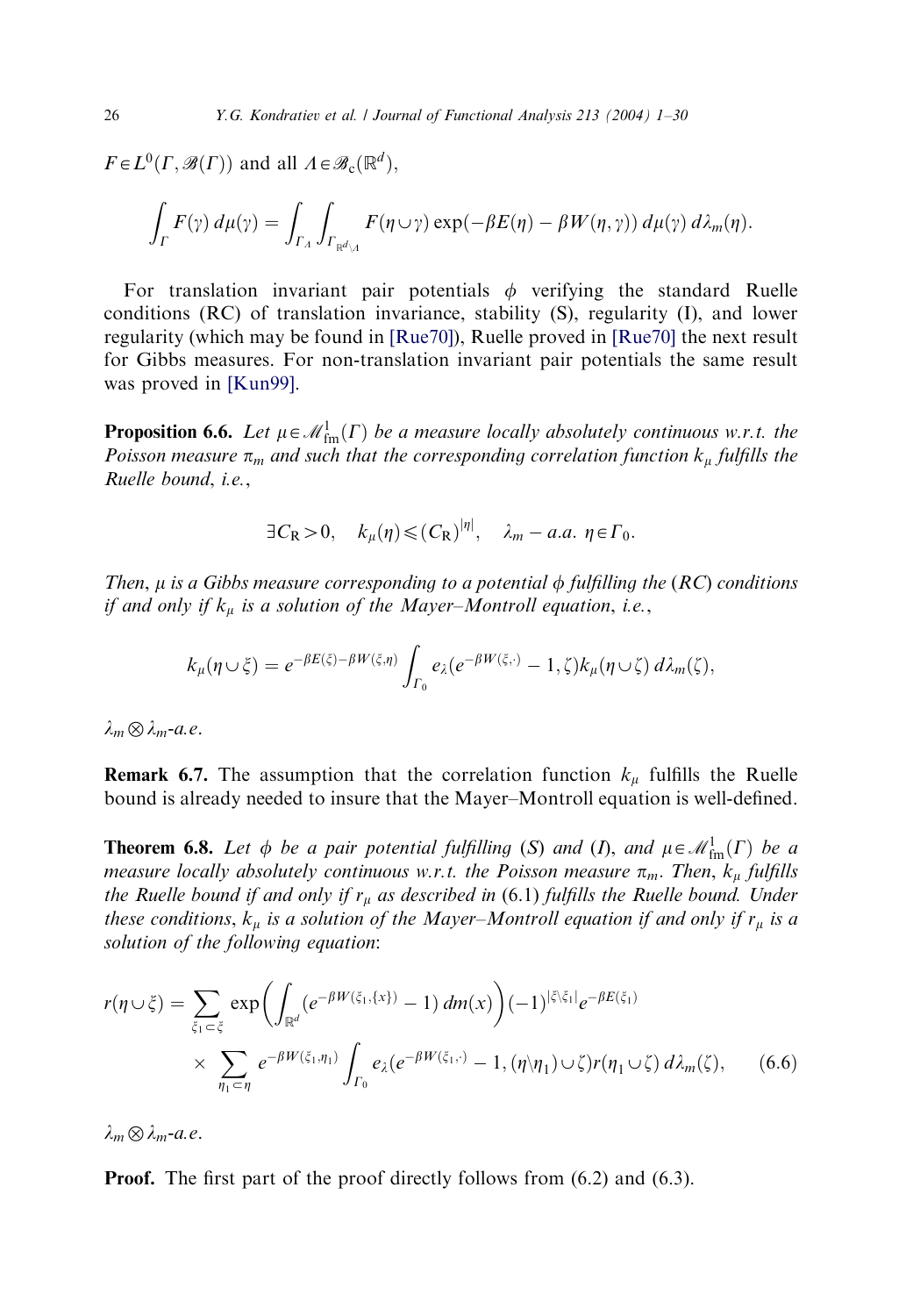According to equality (6.2), the Mayer–Montroll equation may be rewritten as

$$
k_{\mu}(\eta \cup \xi) = e^{-\beta E(\xi) - \beta W(\xi, \eta)} \int_{\Gamma_0} e_{\lambda}(e^{-\beta W(\xi, \cdot)} - 1, \zeta) \sum_{\varsigma \subset \eta \cup \zeta} r_{\mu}(\varsigma) d\lambda_m(\zeta),
$$

where the above integral is equal to

$$
\sum_{\eta_1 \subset \eta} \int_{\Gamma_0} e_{\lambda} (e^{-\beta W(\xi, \cdot)} - 1, \zeta) \sum_{\zeta_1 \subset \zeta} r_{\mu} (\eta_1 \cup \zeta_1) d\lambda_m(\zeta)
$$
  
\n
$$
= \sum_{\eta_1 \subset \eta} \int_{\Gamma_0} e_{\lambda} (e^{-\beta W(\xi, \cdot)} - 1, \zeta) (D^* r_{\mu} (\eta_1 \cup \cdot))(\zeta) d\lambda_m(\zeta)
$$
  
\n
$$
= \sum_{\eta_1 \subset \eta} \int_{\Gamma_0} (De_{\lambda} (e^{-\beta W(\xi, \cdot)} - 1))(\zeta) r_{\mu} (\eta_1 \cup \zeta) d\lambda_m(\zeta)
$$
  
\n
$$
= \int_{\Gamma_0} e_{\lambda} (e^{-\beta W(\xi, \cdot)} - 1, \zeta) d\lambda_m(\zeta)
$$
  
\n
$$
\times \sum_{\eta_1 \subset \eta} \int_{\Gamma_0} e_{\lambda} (e^{-\beta W(\xi, \cdot)} - 1, \zeta) r_{\mu} (\eta_1 \cup \zeta) d\lambda_m(\zeta).
$$

On the other hand, relation (6.3) leads to

$$
r_{\mu}(\eta \cup \xi) = \sum_{\zeta \subset \eta \cup \xi} (-1)^{|\eta \cup \xi\rangle\langle \zeta|} k_{\mu}(\zeta)
$$
  
= 
$$
\sum_{\xi_1 \subset \xi} \sum_{\eta_1 \subset \eta} (-1)^{|\eta\rangle\eta_1| + |\xi\rangle\langle \xi_1|} k_{\mu}(\eta_1 \cup \xi_1).
$$

This equality together with the previous calculation gives

$$
r_{\mu}(\eta \cup \xi) = \sum_{\xi_1 \subset \xi} \exp \biggl( \int_{\mathbb{R}^d} (e^{-\beta W(\xi_1, \{x\})} - 1) dm(x) \biggr) (-1)^{|\xi \setminus \xi_1|} e^{-\beta E(\xi_1)}
$$
  
 
$$
\times \sum_{\eta_1 \subset \eta} (-1)^{|\eta \setminus \eta_1|} e^{-\beta W(\xi_1, \eta_1)} \sum_{\eta_2 \subset \eta_1} \int_{\Gamma_0} e_{\lambda} (e^{-\beta W(\xi_1, \cdot)} - 1, \zeta) r_{\mu}(\eta_2 \cup \zeta) d\lambda_m(\zeta),
$$

where

$$
\sum_{\eta_1 \subset \eta} (-1)^{|\eta \setminus \eta_1|} e^{-\beta W(\xi_1, \eta_1)} \sum_{\eta_2 \subset \eta_1} \int_{\Gamma_0} e_{\lambda} (e^{-\beta W(\xi_1, \cdot)} - 1, \zeta) r_{\mu} (\eta_2 \cup \zeta) d\lambda_m(\zeta)
$$
  
= 
$$
\sum_{\eta_1 \subset \eta} (-1)^{|\eta \setminus \eta_1|} \sum_{\eta_2 \subset \eta_1} e^{-\beta W(\xi_1, \eta_1 \setminus \eta_2)} e^{-\beta W(\xi_1, \eta_2)}
$$
  

$$
\times \int_{\Gamma_0} e_{\lambda} (e^{-\beta W(\xi_1, \cdot)} - 1, \zeta) r_{\mu} (\eta_2 \cup \zeta) d\lambda_m(\zeta)
$$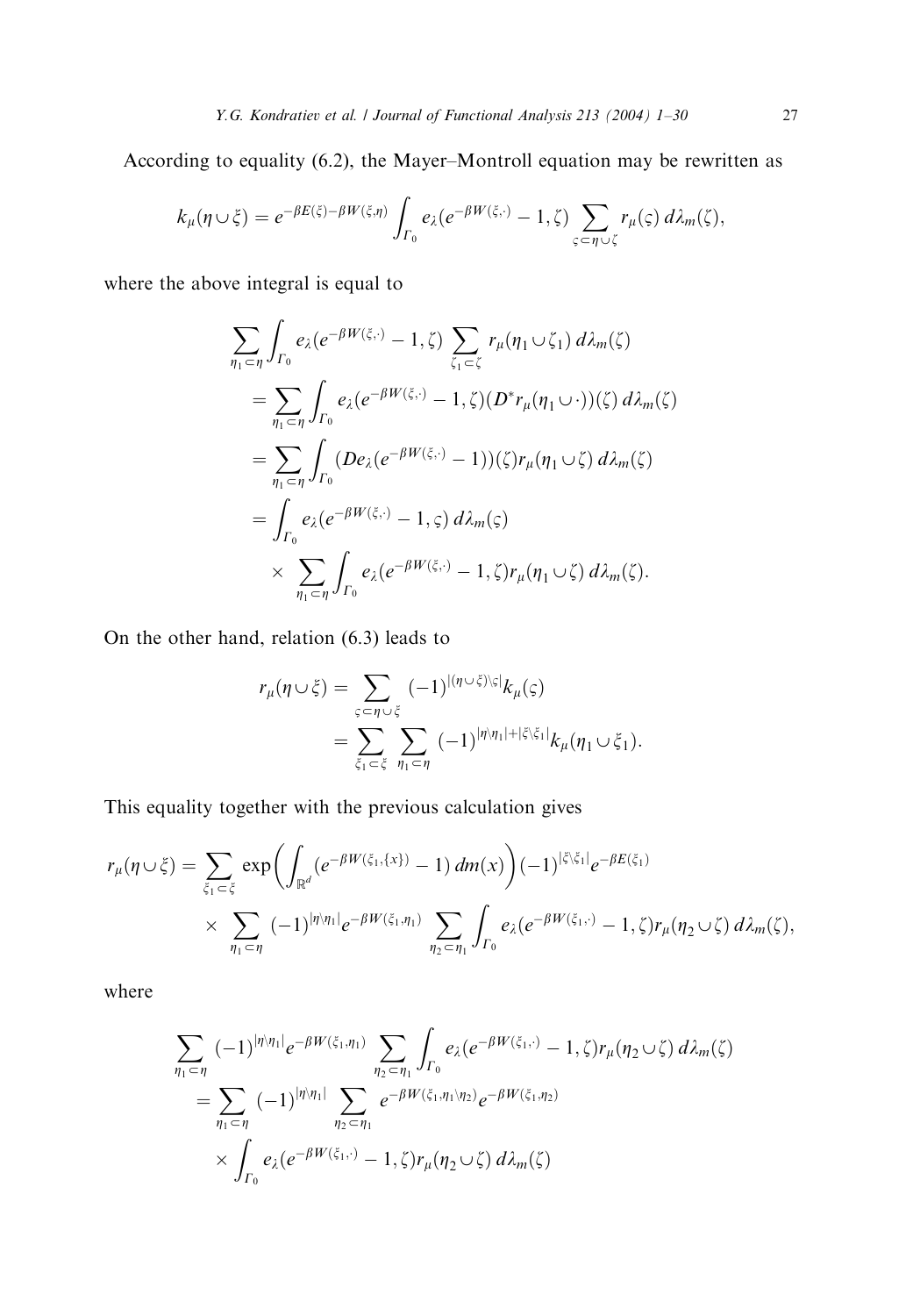28 Y.G. Kondratiev et al. *| Journal of Functional Analysis 213 (2004) 1–30* 

$$
= \sum_{\eta_2 \subset \eta} e^{-\beta W(\xi_1, \eta_2)} \left( \int_{\Gamma_0} e_{\lambda} (e^{-\beta W(\xi_1, \cdot)} - 1, \zeta) r_{\mu} (\eta_2 \cup \zeta) d\lambda_m(\zeta) \right)
$$
  
\n
$$
\times \sum_{\eta_1 \subset \eta \setminus \eta_2} (-1)^{ |(\eta \setminus \eta_2) \setminus \eta_1|} e^{-\beta W(\xi_1, \eta_1)}
$$
  
\n
$$
= \sum_{\eta_2 \subset \eta} e^{-\beta W(\xi_1, \eta_2)} \left( \int_{\Gamma_0} e_{\lambda} (e^{-\beta W(\xi_1, \cdot)} - 1, \zeta) r_{\mu} (\eta_2 \cup \zeta) d\lambda_m(\zeta) \right)
$$
  
\n
$$
\times e_{\lambda} (e^{-\beta W(\xi_1, \cdot)} - 1, \eta \setminus \eta_2)
$$
  
\n
$$
= \sum_{\eta_2 \subset \eta} e^{-\beta W(\xi_1, \eta_2)} \int_{\Gamma_0} e_{\lambda} (e^{-\beta W(\xi_1, \cdot)} - 1, (\eta \setminus \eta_2) \cup \zeta) r_{\mu} (\eta_2 \cup \zeta) d\lambda_m(\zeta).
$$

In this way we have proved that if  $k_{\mu}$  is a solution of the Mayer–Montroll equation, then  $r_{\mu}$  is a solution of Eq. (6.6). The assertion follows by an application of a similar procedure to Eq. (6.6).  $\Box$ 

**Remark 6.9.** In particular, if  $\xi = \{x\}$  ( $x \in \mathbb{R}^d$ ) then, under the conditions of Theorem 6.8, we obtain the equivalence between the equation

$$
r_{\mu}(\eta \cup \{x\}) + r_{\mu}(\eta) = \exp\left(\int_{\mathbb{R}^d} (e^{-\beta \phi(x,y)} - 1) dm(y)\right)
$$
  
\$\times \sum\_{\xi \subset \eta} e^{-\beta W(\{x\},\xi)} \int\_{\Gamma\_0} e\_{\lambda}(e^{-\beta \phi(x,\cdot)} - 1, (\eta \setminus \xi) \cup \zeta) r\_{\mu}(\xi \cup \zeta) d\lambda\_m(\zeta)\$,  
\$\lambda\_m \otimes m - \text{a.e.}\$

and the so-called Kirkwood–Salsburg equation, i.e.,

$$
k_{\mu}(\eta \cup \{x\}) = e^{-\beta W(\{x\},\eta)} \int_{\Gamma_0} e_{\lambda}(e^{-\beta \phi(x,\cdot)} - 1, \zeta) k_{\mu}(\eta \cup \zeta) d\lambda_m(\zeta), \quad \lambda_m \otimes m - \text{a.e.}
$$

Thus, Proposition 6.6 and Theorem 6.8 combined yield the following characterization result for Gibbs measures.

**Proposition 6.10.** Let  $\phi$  be a pair potential fulfilling (RC). Let  $\mu \in \mathcal{M}_{\text{fm}}^1(\Gamma)$  be a measure locally absolutely continuous w.r.t. the Poisson measure  $\pi_m$  and such that  $r_u$ fulfills the Ruelle bound. Then,  $\mu$  is a Gibbs measure corresponding to the potential  $\dot{\phi}$ , the intensity measure m, and the inverse temperature  $\beta$  if and only if  $r_{\mu}$  is a solution of Eq.  $(6.6)$ .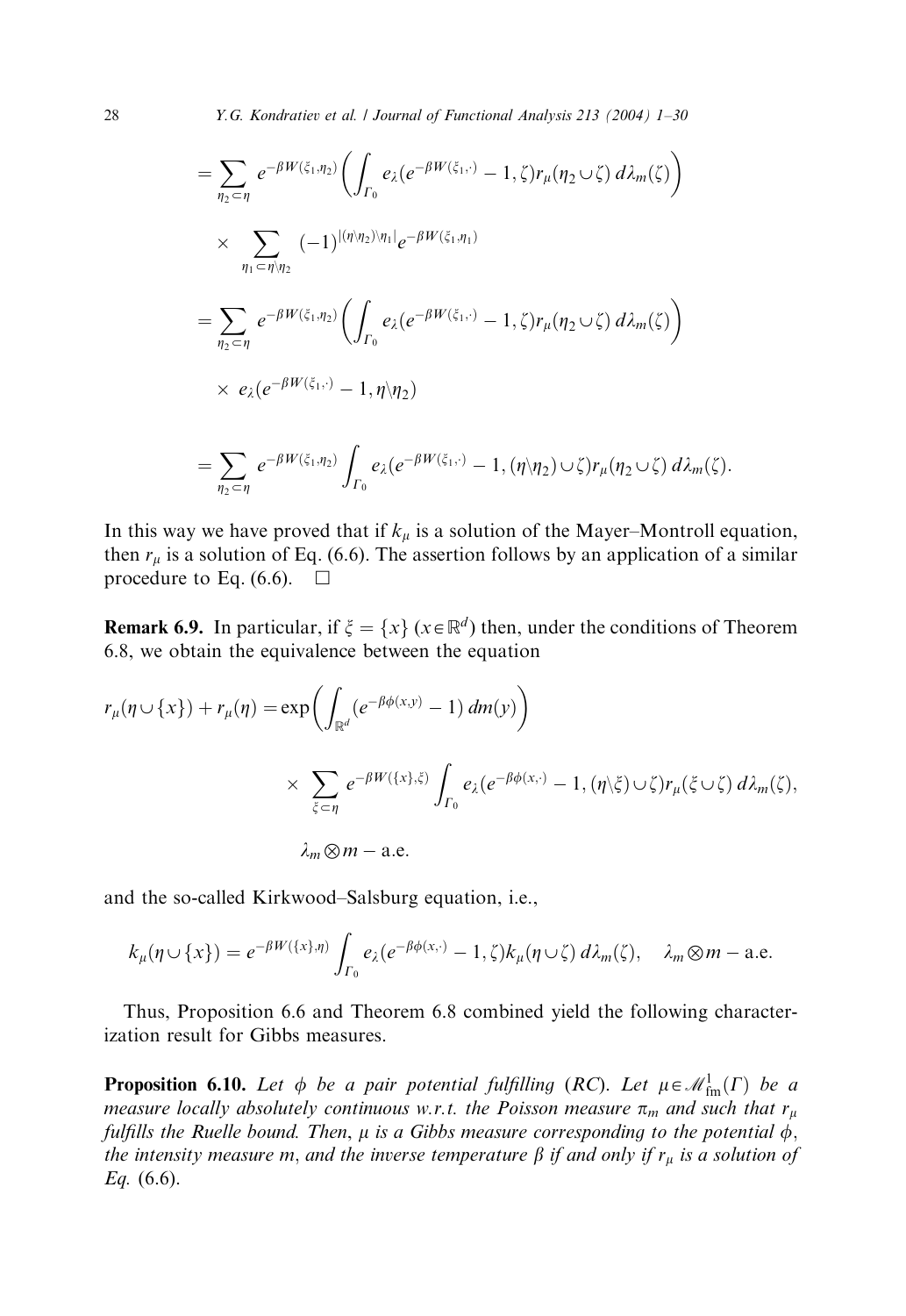## <span id="page-28-0"></span>Acknowledgments

For fruitful discussions and suggestions we are truly grateful to Prof. Y.M. Berezansky, Prof. R.A. Minlos, and to Prof. S. Eleutério who kindly draw the figure included in this work. Financial support by DFG Projects 436UKR113/53 and 436RUS113/593 we gratefully acknowledge. M.J.O. is thankful to ''Subprograma Ciência e Tecnologia do 2<sup>o</sup> Quadro Comunitário de Apoio" (PRAXIS XXI/BD/ 20000/99).

## References

- [BK88] Yu.M. Berezansky, Yu.G. Kondratiev, Spectral Methods in Infinite-dimensional Analysis, Naukova Dumka, Kiev, 1988 (in Russian) (English translation, Kluwer Academic Publishers, Dordrecht, 1995).
- [Bog46] N.N. Bogoliubov, Problems of a Dynamical Theory in Statistical Physics, Gostekhisdat, Moscow, 1946 (in Russian) (English translation, in: J. de Boer, G.E. Uhlenbeck (Eds.), Studies in Statistical Mechanics, Vol. 1, North-Holland, Amsterdam, 1962, pp. 1–118).
- [DVJ88] D.J. Daley, D. Vere-Jones, An Introduction to the Theory of Point Processes, Springer, New York, Berlin, Heidelberg, 1988.
- [FF91] K.-H. Fichtner, W. Freudenberg, Characterization of states of infinite Boson systems I, On the construction of states of Boson systems, Commun. Math. Phys. 137 (1991) 315–357.
- [GMP89] V.I. Gerasimenko, P.V. Malyshev, D.Ya. Petrina, Mathematical Foundations of Classical Statistical Mechanics: Continuous Systems, in: Advanced Studies in Contemporary Mathematics, Vol. 6, Gordon and Breach Science Publishers, London, New York, 1989.
- [HI67] T. Hida, N. Ikeda, Analysis on Hilbert space with reproducing kernel arising from multiple Wiener integral, in: Proceedings of the 5th Berkeley Symposium on Mathematical and Statistical Probability, Vol. 2, 1967, pp. 117–143.
- [HØ99] H. Holden, B. Øksendal, A white noise approach to stochastic differential equations driven by Wiener and Poisson processes, in: M. Grosser, et al., (Eds.), Nonlinear Theory of Generalized Functions, Chapman & Hall/CRC, London/Boca Raton, FL, 1999, pp. 293–313.
- [Ito88] Y. Ito, Generalized Poisson functionals, Probab. Theory Related Fields 77 (1988) 1–28.
- [IK88] Y. Ito, I. Kubo, Calculus on Gaussian and Poisson white noises, Nagoya Math. J. 111 (1988) 41–84.
- [KK02] Yu.G. Kondratiev, T. Kuna, Harmonic analysis on configuration space I, General theory, Infinite Dimensional Anal. Quantum Probab. Related Topics 5 (2) (2002) 201–233.
- [KK04] Yu.G. Kondratiev, T. Kuna, Harmonic analysis on configuration space II, Bogoliubov functional and equilibrium states, 2004, in preparation.
- [KKO02] Yu.G. Kondratiev, T. Kuna, M.J. Oliveira, Analytic aspects of Poissonian white noise analysis, Methods Funct. Anal. Topol. 8 (4) (2002) 15–48.
- [KKO04] Yu.G. Kondratiev, T. Kuna, M.J. Oliveira, Non-equilibrium stochastic dynamics of continuous systems and Bogoliubov functionals, 2004, in preparation.
- [KO03] Yu.G. Kondratiev, M.J. Oliveira, Invariant measures for Glauber dynamics of continuous systems, BiBoS Preprint no. 03-10-130, University of Bielefeld, October 2003; Madeira Preprint no. 83/03, University of Madeira, August 2003; arXiv:math-ph/0307050, July, 2003.
- [KSS97] Yu.G. Kondratiev, J.L. Silva, L. Streit, Generalized Appell systems, Methods Funct. Anal. Topol. 3 (2) (1997) 28–61.
- [KSWY98] Yu.G. Kondratiev, L. Streit, W. Westerkamp, J. Yan, Generalized functions in infinite dimensional analysis, Hiroshima Math. J. 28 (2) (1998) 213–260.
- [Kun99] T. Kuna, Studies in Configuration Space Analysis and Applications, Ph.D. Thesis, Bonner Mathematische Schriften No. 324, University of Bonn, 1999.